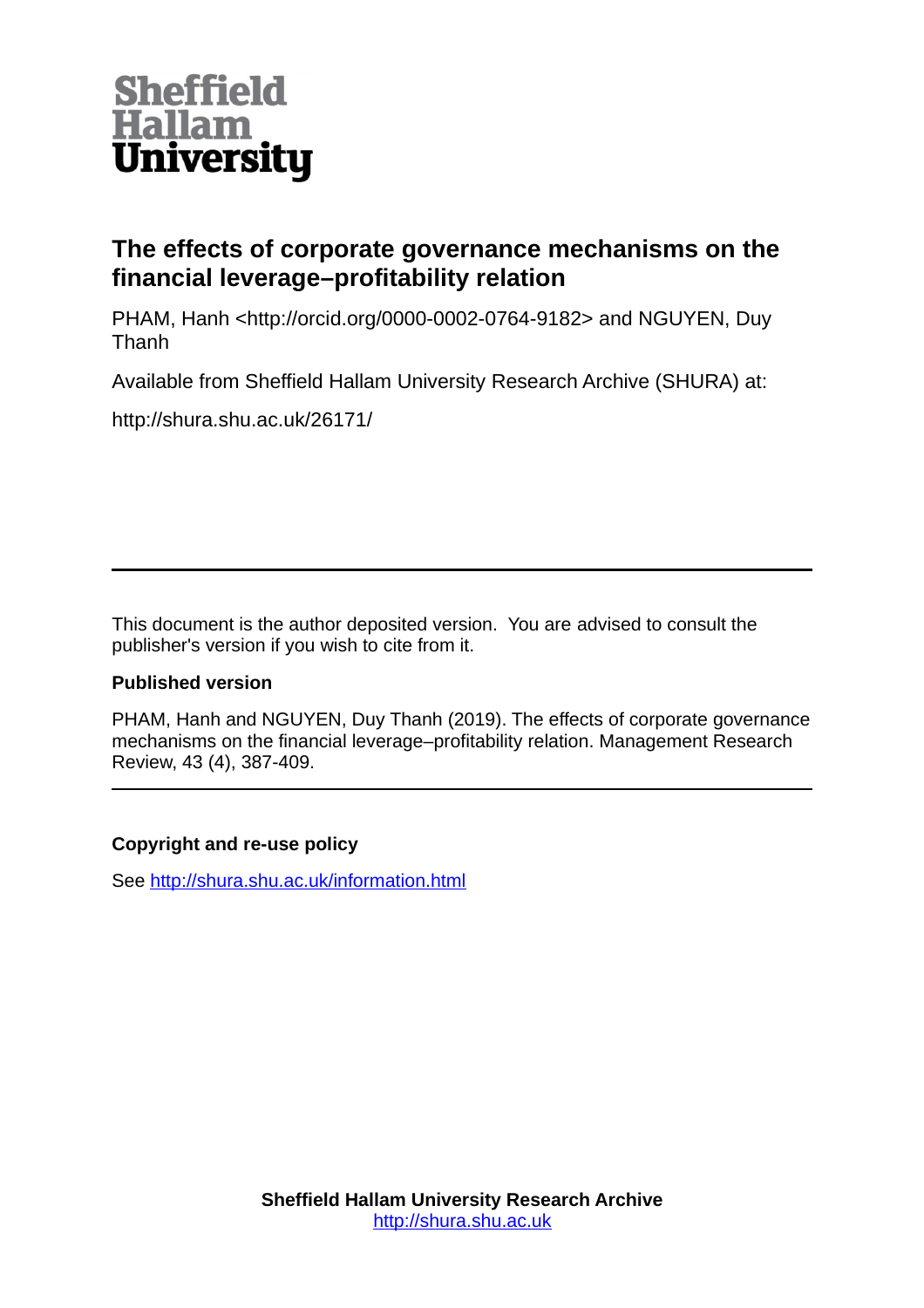#### **To cite this publication, please follow**

[Pham, H.](https://www.emerald.com/insight/search?q=Hanh%20Song%20Thi%20Pham) S.T and [Nguyen, D.T](https://www.emerald.com/insight/search?q=Duy%20Thanh%20Nguyen) (2019), "The effects of corporate governance mechanisms on the financial leverage–profitability relation: Evidence from Vietnam", [Management Research Review,](https://www.emerald.com/insight/publication/issn/2040-8269) Vol. ahead-of-print No. ahead-ofprint. <https://doi.org/10.1108/MRR-03-2019-0136>

## **The Effects of Corporate Governance Mechanisms on The Financial Leverage- Profitability Relation: Evidence from Vietnam**

## **Dr. Hanh Song Thi PHAM (corresponding author)**

Senior Lecturer Sheffield Business School, Sheffield Hallam University City Campus, Howard St, Sheffield S1 1WB, United Kingdom Tel: +44 114 2255196 Fax: +44114 225 5268 Email: [S.H.Pham@shu.ac.uk](mailto:S.H.Pham@shu.ac.uk)

## **Duy Thanh Nguyen**

Lecturer Becamex Business School, Eastern International University Nam Ki Khoi Nghia St., Hoa Phu Dist., Binh Duong, Vietnam Tel: +84 933 241 241 Email: [duy.nguyen@eiu.edu.vn](mailto:duy.nguyen@eiu.edu.vn)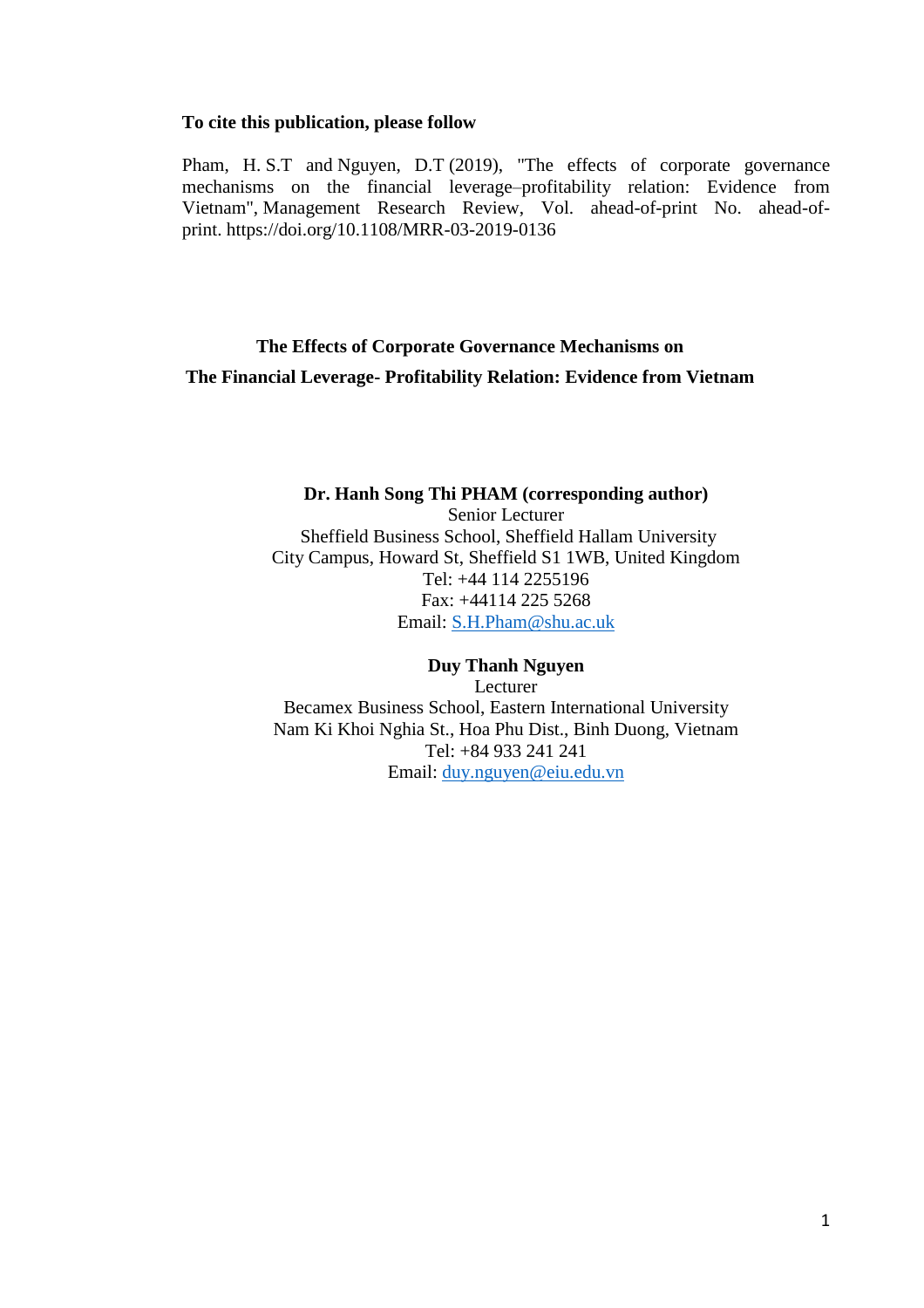#### **The Effects of Corporate Governance Mechanisms on**

#### **The Financial Leverage- Profitability Relation: Evidence from Vietnam**

#### **Abstract**

This article investigates the moderating effects of corporate governance mechanisms on the profitability relation in emerging market firms. Analysing the panel dataset of 295 listed firms in Vietnam in the period 2011-2015, this paper finds the evidence for the significant and positive effect of board size, board independence and state ownership on the financial leverage profitability relation. The effect CEO duality on the financial leverage - profitability relation tends to be negative and the impact CEO ownership inclines to be positive although both of them are statistically insignificant. The results are consistent across different estimation methods. The study offers insight into how the corporate governance mechanisms alter the effect of financial leverage on the firm's performance and how the lack of consideration of the corporate governance mechanisms as moderating factors could be the reason for the inconsistent findings in the previous studies.

**Keywords:** Financial leverage, corporate governance, profitability, emerging markets, Vietnam.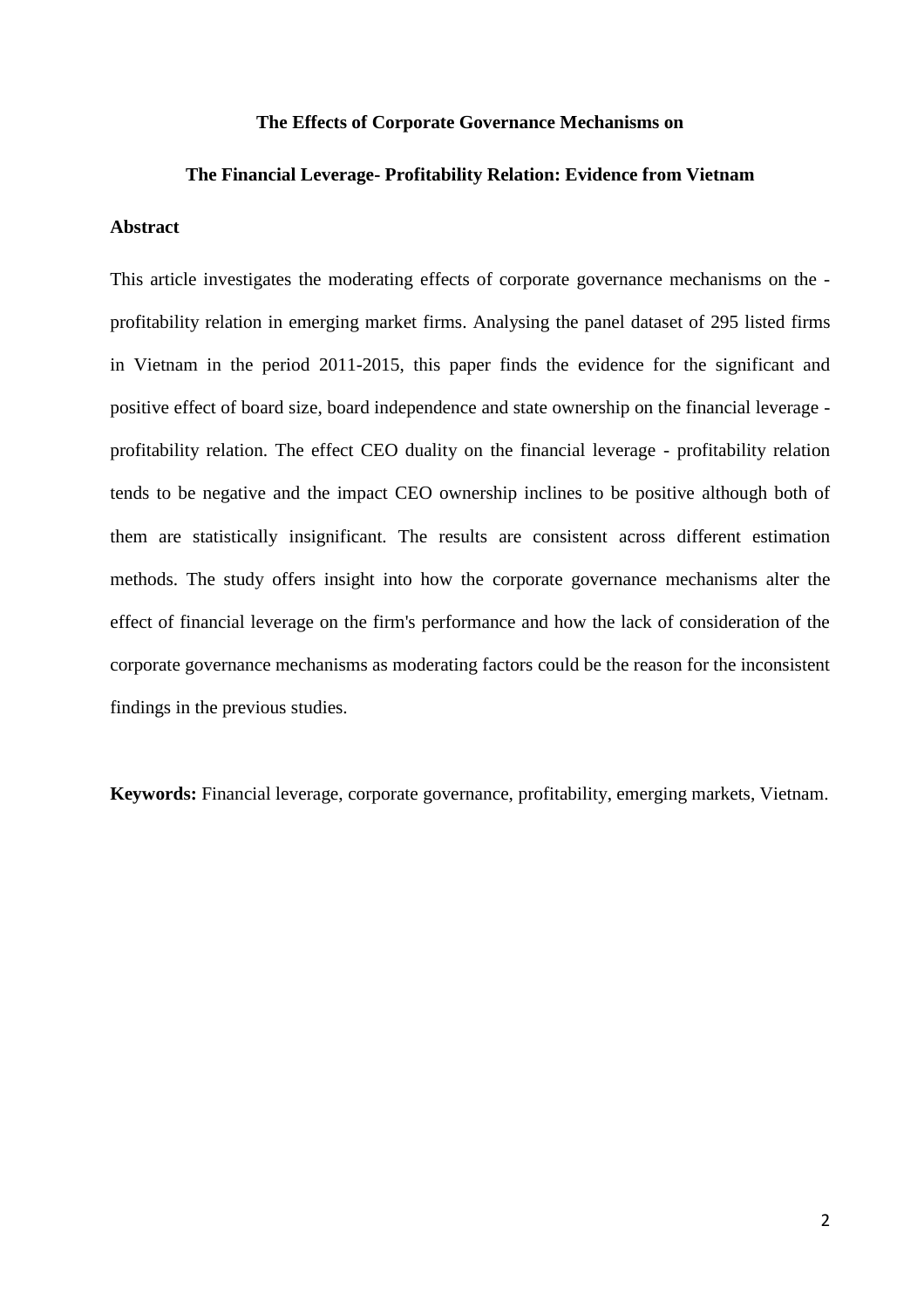## **1. Introduction**

Despite the vast amount of literature of financial leverage, there has been no consent to a single generalised theory as well as no consistency in empirical findings. Many theories have evolved to explain the financial leverage-performance relation. Empirical literature reports different results and explains various rationales in this respect; some find positive leverage-performance relation while others reveal the adverse effect of debt. The reason behind such contradictory and inconsistent results is contingency and situational factors (O'Brien, 2003; Jermias, 2008). O'Brien (2003) suggests that literature studying the direct financial leverage-performance relationship should include situational and contingency factors in the study to avoid misleading conclusions. The magnitude and direction of financial leverage-performance relation can change due to moderating factors. Thus, it is critical to consider moderating factors while studying financial leverage performance relation.

Under a good corporate governance mechanism, the agency problem can be minimised, so the use of debt financing may be effective (Ferri and Jones, 1979; Jensen, 1986). In other words, corporate governance mechanisms may influence the financial leverage-performance relation. However, the possible moderating effect of corporate governance mechanisms on the effectiveness of debt use has received little attention.

To bridge this gap, we examine the effects of various corporate governance factors on the financial leverage- performance relation of firms in an emerging economy. The rationale for focusing on emerging market context is that laws and regulations regarding accounting requirements, information disclosure, securities trading are either absent or inefficient, so corporate governance instruments that work in developed countries may not operate as intended in emerging economies (Young et al.,2008). The agency problem (i.e. interest conflicts between shareholders and managers) is arguable to prevalent and hence may affect the effectiveness of managerial decision on debt using (Dharwadkar *et al.*, 2000).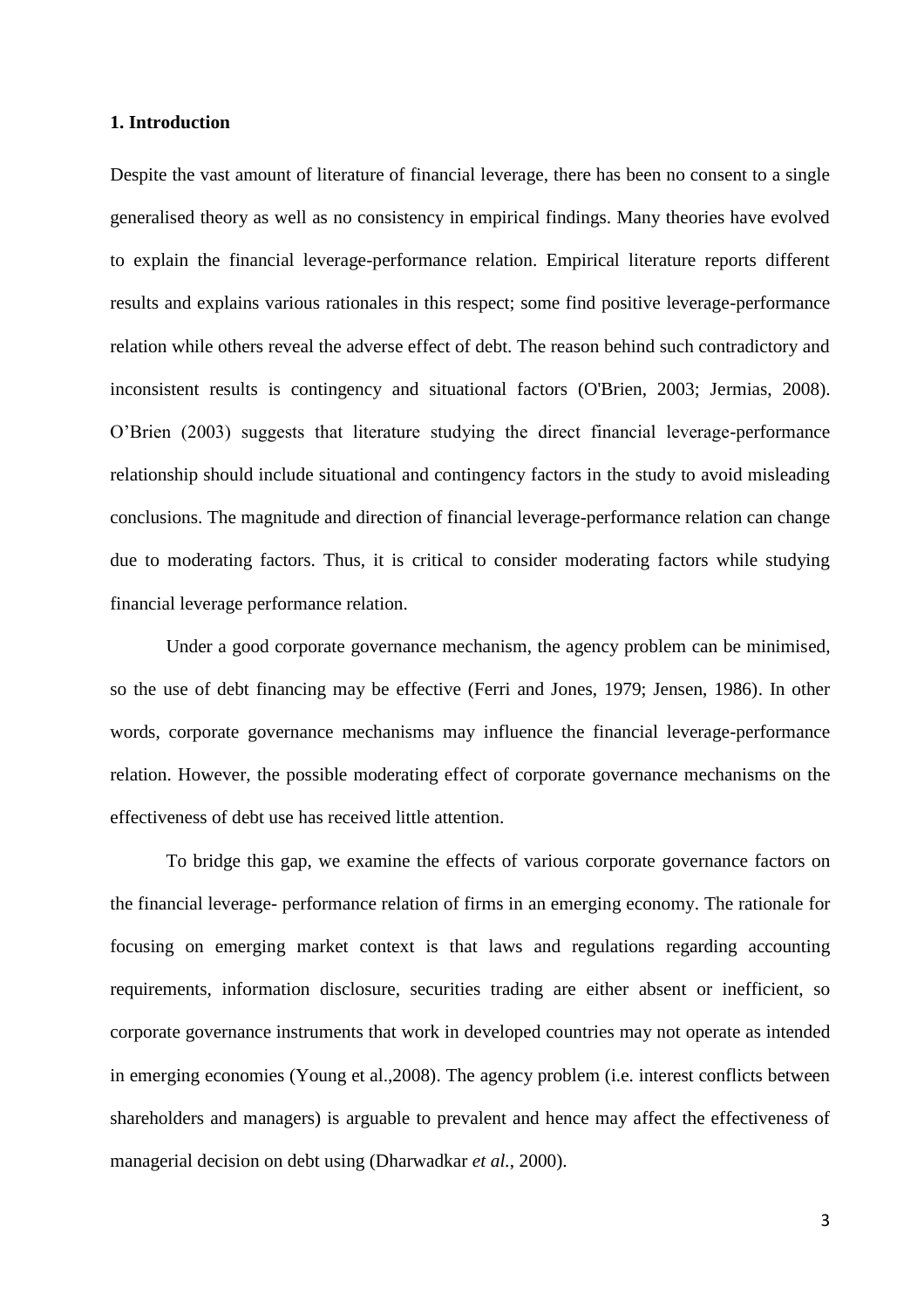We chose Vietnam as an empirical context for this study. This country reveals the typical characteristics of an emerging market with rapid economic growth and an immature legal system (World Bank, 2018). During the last two decades, Vietnam's capital market has significantly developed. From only two companies listed in 2000; now Vietnam's security markets have over 700 listed companies of which 23 have a market capitalisation of over USS 1 billion in 2017 (Vietnamenet, 2017). We use the data of 295 public firms listed in stock markets in Vietnam for the period 2011-2015. We employ the two-stage least square instrumental variable (2SLS IV) to analyze the data as a baseline model and general moment method (GMM) for robustness check.

The rest of this paper is divided into four sections. In section 2, we review theories and empirical literature to develop hypotheses. A research methodology is presented in section 3 and findings are reported in section 4. We discuss our research findings in section 5 and conclude the paper with our arguments about our contributions to literature and practice in section 6.

## **2. Literature Review and Hypotheses**

#### *2.1.Financial leverage*

Financial leverage is defined as an extent to which a business relies on borrowed capital (Raymar, 1991). The theoretical literature on financial leverage consists of two conflicting views on the effect of debt financing. One strand of literature proposes benefits of debt such as tax advantages of debt (Modigliani and Miller, 1963), the choice of debt level as a signal of firm quality (Ross, 1977), agency costs of debt (Jensen and Meckling, 1976), and the advantage of debt in restricting managerial discretion (Jensen, 1986) and informational role of debt (Harris and Raviv, 1990).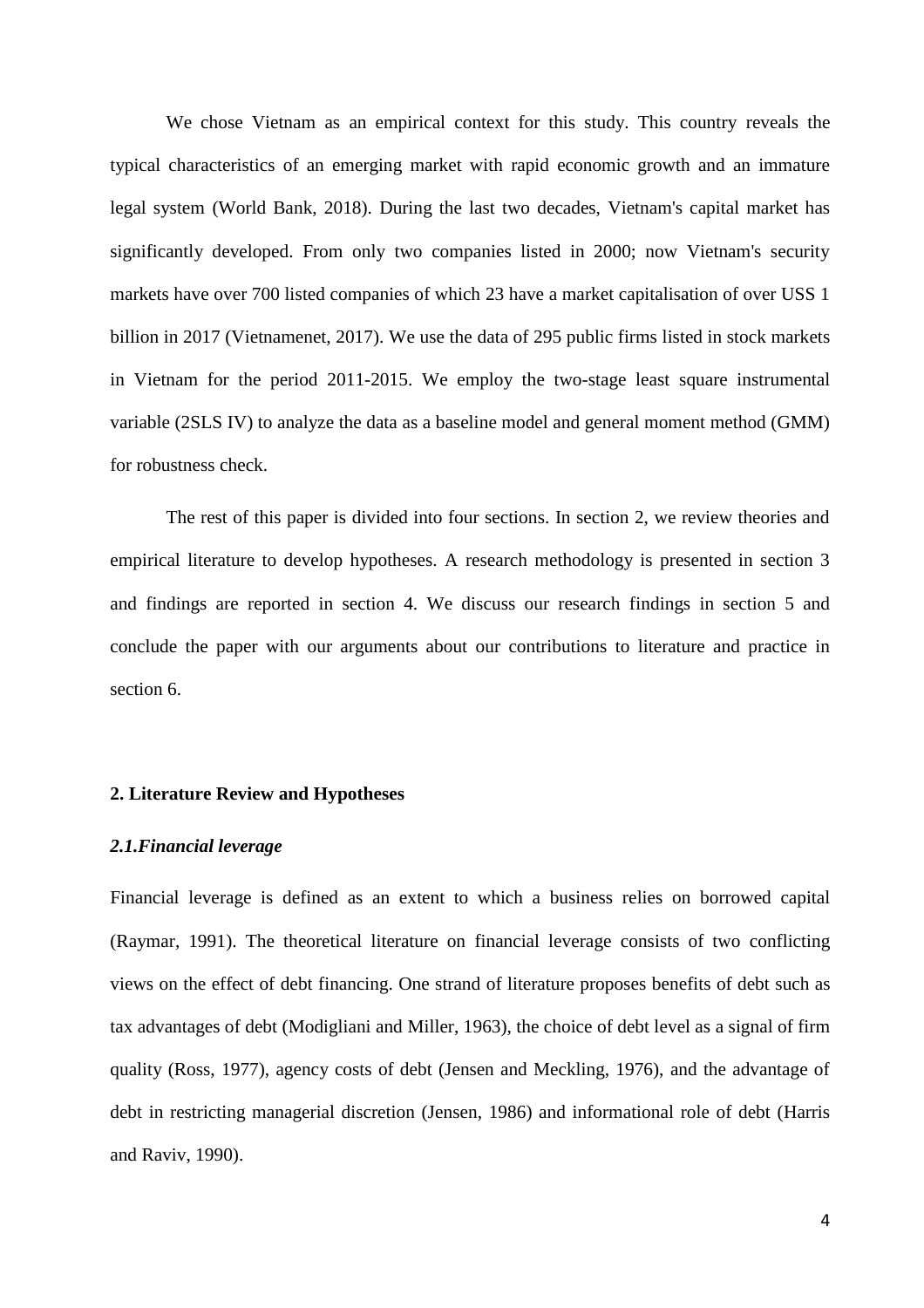In contrast, the other literature strand suggests the negative effect of debt which is caused by the financial distress cost (Kraus and Litzenberger, [1973;](https://link-springer-com.lcproxy.shu.ac.uk/article/10.1007/s11187-007-9088-4#CR30) Kim, [1978\)](https://link-springer-com.lcproxy.shu.ac.uk/article/10.1007/s11187-007-9088-4#CR29). The debts obligate firms to pay periodic interest which limits working capital for the business's operations (Sarkar and Sarkar, 2008). It is also difficult to obtain additional debts in the case of high leverage (Le and O'Brien, 2010). As a result, the shortage of working capital could prevent firms from grasping some profitable investment opportunities.

Empirical research also reports inconsistent findings of the effect of financial leverage on firm performance. It is noticeable that most of the research using data of emerging economy firms find a negative effect. For instance, the negative effect is reported in Detthamrong et al. (2017) which use the data of Thai firms, in Vo and Ellis (2017) which employ Vietnamese firms' data, in Kimathi et al. (2015) that use the data of Keynia firms, Salim & Yadav (2012) using data of Malaysian listed firms, Le & O'Brien (2010) based on data of Chinese listed firms.

O'Brien (2003) and Jermias (2008) explain that inconsistent findings in the existing literature exist because of the lack of consideration of situational and contingency factors. Such situational and contingency factors potentially moderate the financial leverage- performance relation. After O'Brien (2003) and Jermias (2008), later research pays more attention to such situational and contingency factors. Specifically, Vithessonthi & Tongurai (2015a) examine the moderating effect of firm international orientation on the financial leverage-performance relationship while Vithessonthi & Tongurai (2015b) investigate the moderating effect of firm size. It is worth to note that apart from Vithessonthi & Tongurai (2015a,b) that use the context of Thailand, research examing the financial leverage-performance using emerging market contexts rarely consider situational and contingency factors relationship. Most of the research using emerging market context focuses on the direct effects of financial leverage as well as several other corporate governance factors on firm performance.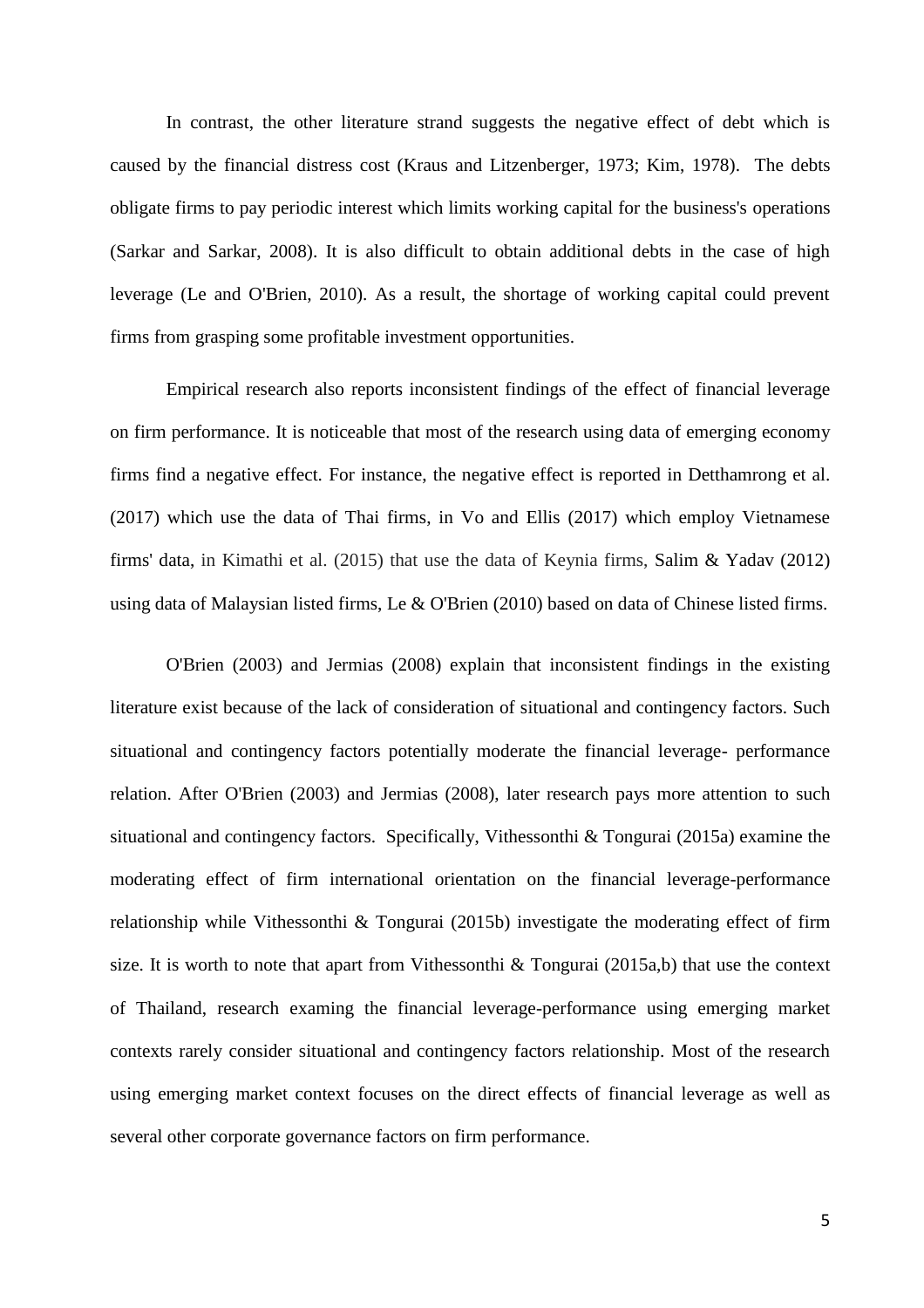In the context of Vietnam, Vo and Ellis (2017); Cuong (2014) are among few studies about the effect of financial leverage on firm performance and none examines the moderating effect of corporate governance factors. Different from the previous research on the financial leverage-performance link, in this paper, we focus on how various corporate governance mechanisms can strengthen or weaken the effect of financial leverage on profitability.

## *2.2.Corporate governance*

Corporate governance (CG) is broadly defined by the OECD (2001) as a set of relationships between a company's board, its shareholders, and other stakeholders. More specifically, it is a system by which a corporation's stakeholders exercise control over corporate management and protect the interests of shareholders (John and Senbet, 1998). Dharwadkar *et al.* (2000) suggest board structure (e.g board size, board independence and CEO power also referred as CEO duality) and ownership structure (e.g state ownership) as key characteristics of corporate governance in emerging markets. Although there is a huge amount of research that includes the most recent research using emerging market contexts, examine the direct effect of these corporate governance factors on firm performance, no conclusive findings have been reached.

For instance, with respect to board independence, its positive effect on firm performance can be found in Jackling & Johl (2009) which employs the data of Indian firms, in Liu et al. (2015) using the data from China, while the negative effect is reported in Shukeri et a. (2012) that use the data from Malaysia, in Darko et al.(2016) which use the data from Ghana. Insignificant effect of board independence is reported in Kyereboah-Coleman & Biekpe (2006) and Rashid et al. (2010) that use the data from Bangladesh.

A similar situation happens with empirical findings of the effect of board size, some studies report its positive effect on financial performance such as Kyereboah-Coleman & Biekpe (2006) using the data from Ghana, Shukeri et a.(2012) that use the data of Malaysian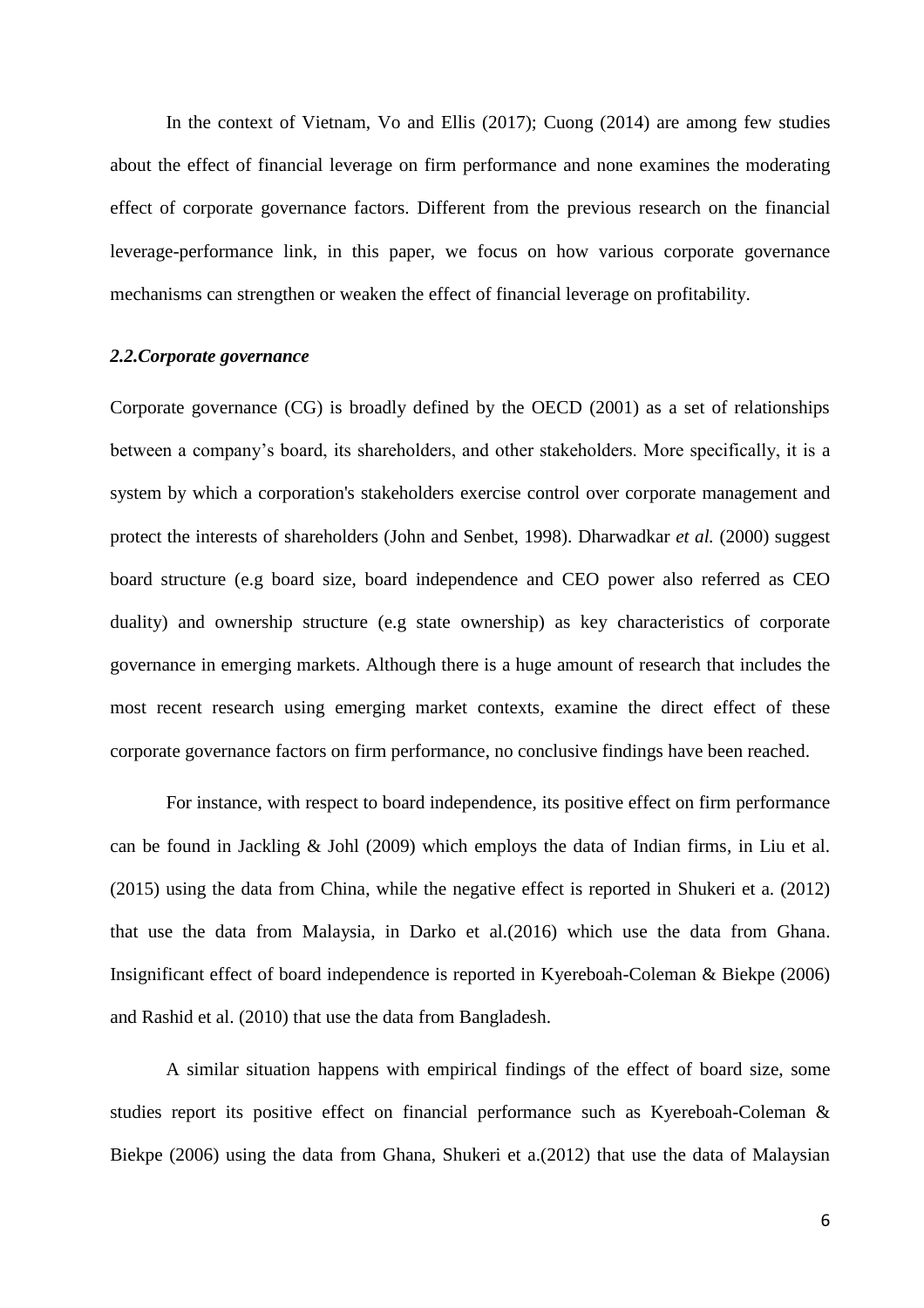firms while others find the negative effect (e.g Mak & Kusnadi, 2005 which employs the data from Malaysia and Singapore; Kumar & Singh, 2013 that uses the data from India).

In the same circumstance, CEO duality is found to have a positive effect on firm performance in Tian and Lau [\(2001\)](https://link-springer-com.hallam.idm.oclc.org/article/10.1007/s10490-009-9161-4#CR23) and Peng et al. [\(2007\)](https://link-springer-com.hallam.idm.oclc.org/article/10.1007/s10490-009-9161-4#CR18) that both use the data of Chinese firms as well as Ramdani & Witteloostuijn (2010) that use the data from Indonesia, Malaysia and Korea while the negative effect is evidenced in Yan Lam & Kam Lee (2008) using the data of Hong Kong firms and in Dogan et al.,(2013) that employs Turkish firms' data. The insignificant effect is reported in Shukeri et a. (2012) and Kyereboah-Coleman & Biekpe (2006).

Regarding the ownership structure, there is also an extensive body of literature on the relationship between ownership structure (e.g CEO ownership, family ownership, state ownership) and firm performance but the findings are mixed. Ciftci et al (2019) using the data from Turkey reports positive effect of foreign ownership on firm performance. Jiang et al. (2008) and Liao and Young (2012) using the data from China found the positive effect of state ownership while the negative is found in some other which also use the data of Chinese firms (e.g Lin et al., 2009, Tran et al.,2015) or a U-shape of state ownership on firm performance (Tian and Estrin, 2008; Yu, 2013).

In brief, the existing literature on corporate governance, despite its insights, has largely focused on the direct relationships between corporate governance factors and firm performance. Left unanswered is the question: How do the corporate governance factors influence the effectiveness of other instruments such as financial leverage and so further influence firm performance? In the following part, we will discuss how corporate governance instruments moderate the effect of financial leverage on profitability.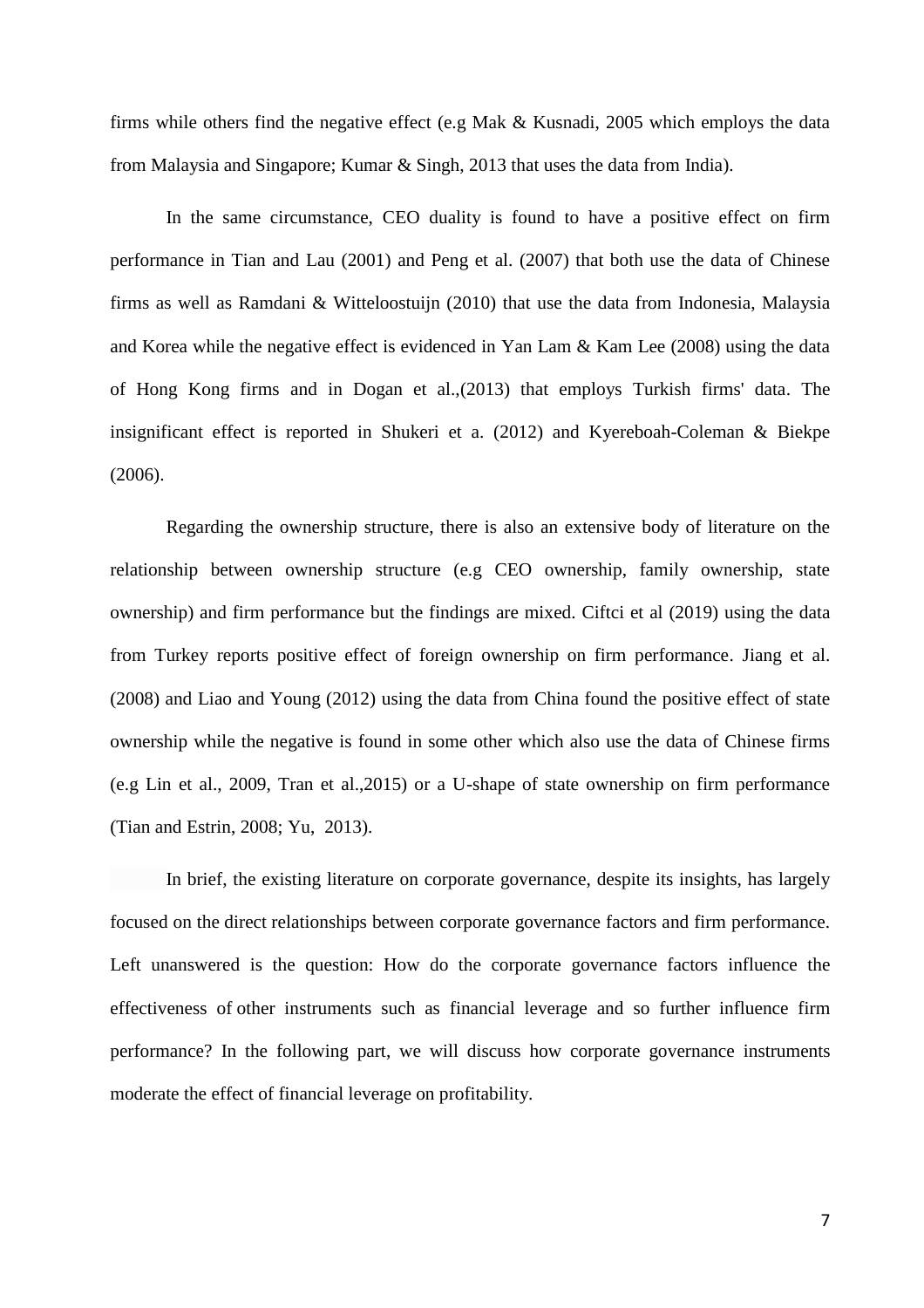## *The moderating effect of board size*

A corporate board (also known as a board of directors) is considered as one of the primary internal corporate governance mechanisms (Kumar & Singh, 2013). The corporate board has important roles such as design and implementation of strategy, monitoring the performance, and activities of the top management (Jensen and Meckling, 1976), manage and control the management of the company and fostering links between the firm and its external environment (Ruigrok et al.,2006). A larger board leads to an increased pool of the knowledge and intellect of directors that can be utilized for making profitable decisions (Dalton et al., 1999). The larger number of directors on the board also enhances the firm's ability to form greater external linkages (Goodstein et al., 1994) and obtain favourable funding sources and maximize the profitability of investment projects. Such benefits brought by a larger number of directors on board are particularly important in an emerging market context where formal capital market is not well established and functioned and firms are highly reliant on debt financing. Hence, we propose that:

*Hypothesis 1. Board size positively moderates the effect of debt financing on the profitability of public firms in emerging economies.*

## *The moderating effect of board independence*

 $\overline{a}$ 

According to agency theory (Jensen and Meckling,  $1976$ )<sup>1</sup>, the use of IDs can address the agency problem by providing oversight of the strategic direction of the firm and scrutinising the performance of managers. More IDs on board may provide better overseeing of the firm's financial reporting process (Anderson et al., 2004). Beasley (1996) find that the proportion of IDs on the board is inversely related to the likelihood of financial statement fraud. Without oversight of independent directors, the managers of emerging market firms may foresee an easy

<sup>&</sup>lt;sup>1</sup> Jensen and Meckling (1976) conceptualises that people are rooted in economic rationality, and thus the ownership structure at publicly traded corporations provides incentives for managers (agents) to act in a self-interested and opportunistic manner rather than for the benefit of the shareholders (principals).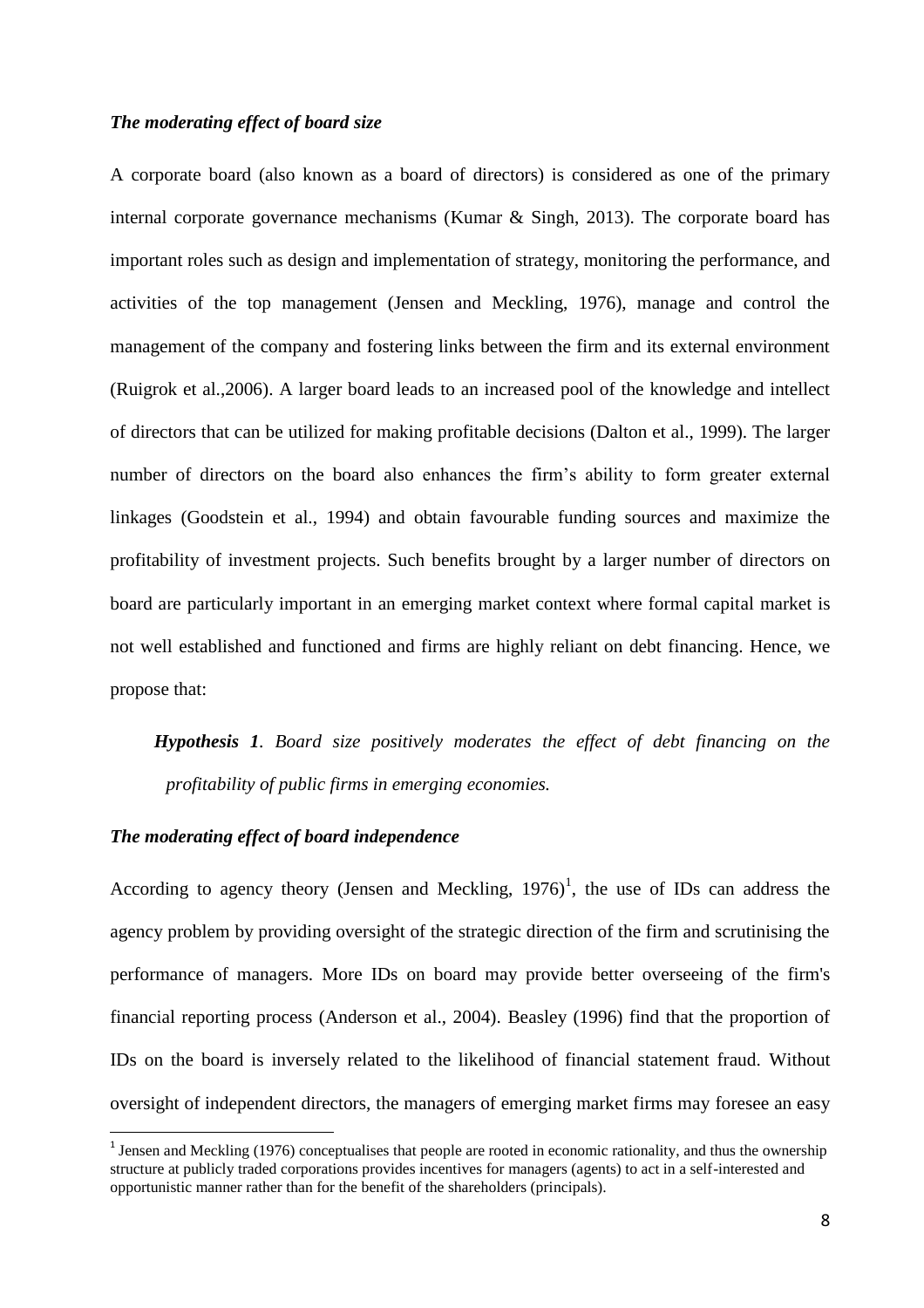chance to manipulate financial statement and hence incline to borrow and invest in projects beneficial to their self-interest rather than to firms (Kochhar, 1996; Le and O'Brien, 2010).

With a high presence of IDs, the managers of emerging market firms would be subject to high scrutiny and therefore be more rational in making investment decisions from the borrowed money. The independently monitoring role of IDs ensures the transparency and effectiveness of debt usage (Peng, 2004; Mura, 2007).

Moreover, the expertise and external relationships which IDs hold may help managers to improve the outcomes of the investments made from borrowed money. Bringing in more outside directors may facilitate firms' borrowing (Mizruchi and Stearns, 1994). IDs' external relations can help the firm obtain favourable loan terms. More capital with a lower cost of financing for investment is likely to generate higher profitability. Therefore, the more IDs on board are the more likelihood of obtaining favourable conditions for borrowed money and the more rational decisions relating to debt use. These benefits are likely to enhance the effectiveness of debt using, leading to higher profitability. As such, we propose that:

**Hypothesis 2**. *Board independence positively moderates the effect of debt financing on the profitability of public firms in emerging economies.*

## *The moderating effect of CEO duality*

When the CEO is also a board chair which is referred to in the literature as CEO duality, this increases his/her power (Peng, 2004; Mandle et al., 2012). In emerging markets, the regulations relating to corporate governance and banking system are still at an early stage of establishment. This creates the chance for managers to manipulate the use of debt financing for their benefit at the cost of shareholders. The board of directors is the apex of the decision control system. Having CEO duality means that CEOs lead this decision control system, so likely harm the effectiveness of the control system (Yang & Zhao, 2014). The CEO duality gives CEO more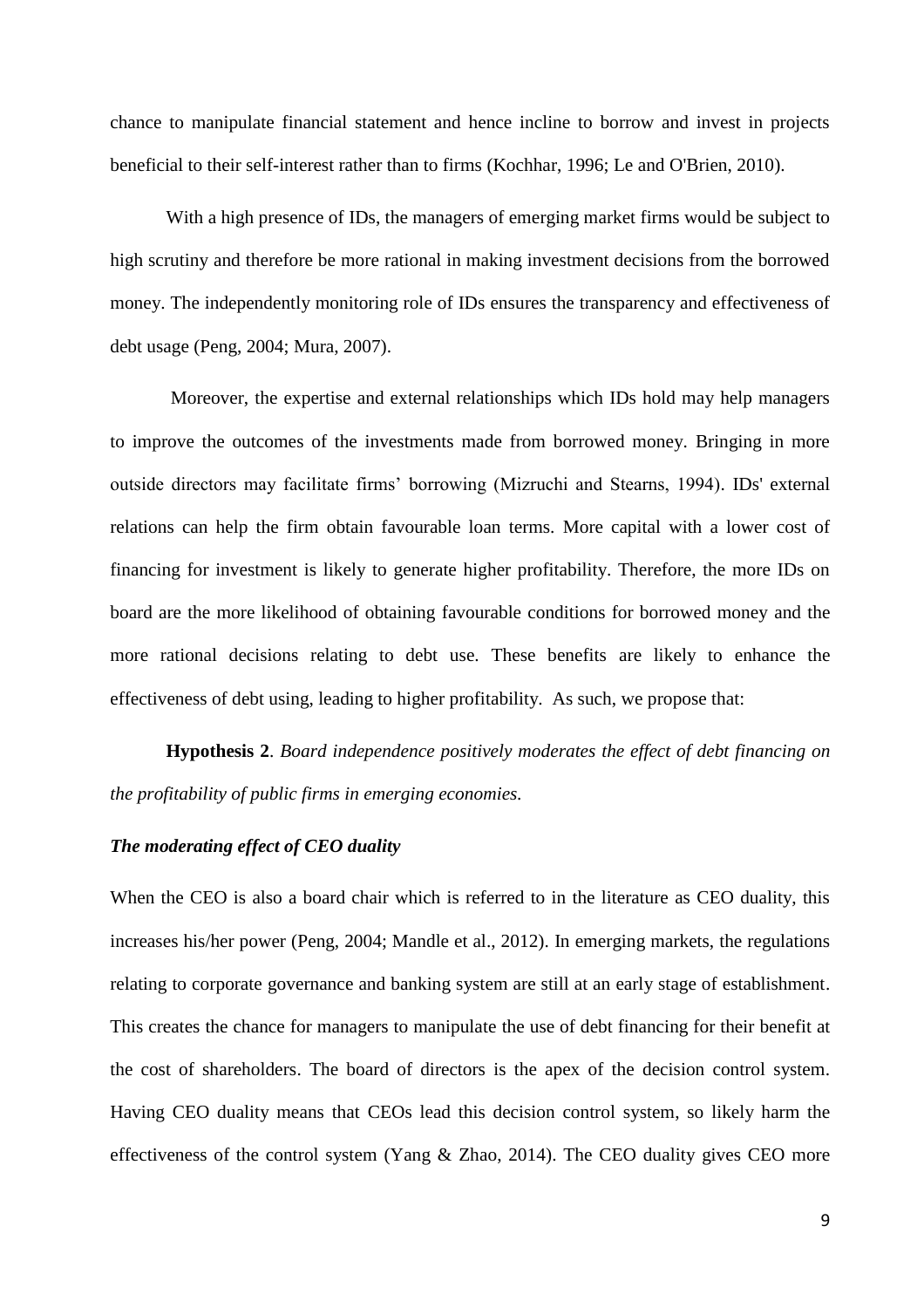power and freedom in borrowing and using borrowed money in projects which may be not profitable for firms but may benefit her/himself. Meanwhile, having a separation of leadership is likely to result in better monitoring of CEO's decision associated with debt using, hence more effectiveness of debt and higher profitability. Therefore, we propose the following:

**Hypothesis 3**. *CEO duality negatively moderates the effect of debt financing on the profitability of public firms in emerging economies.*

## *The moderating effect of CEO ownership.*

Some governance features may be motivated by incentive-based models of managerial behaviour (Bhagat & Bolton, 2008). In emerging markets, the lack of transparent financial reporting system may enable managers to take actions that are costly to shareholders. Contracts cannot prevent this activity if shareholders are unable to observe managerial behaviour directly (Grossman and Hart, 1983). Due to different ability and also not always a transparent system, shareholders may not be able to observe fully and directly CEO behaviours in using debt financing. CEO ownership may prompt managers to act in a manner that is consistent with the interest of shareholders (Bhagat & Bolton, 2008). Providing CEOs with ownership incentives may encourage them to decide on debt usage in a way that maximises profitability because they have direct benefits from the firm's profitability. Thus, we propose:

**Hypothesis 4**. *CEO ownership positively moderates the effect of debt financing on the profitability of public firms in emerging economies.*

## *The moderating effect of state ownership.*

There has been much debate on the effect of government ownership on the performance of emerging market firms (Tran et al.,2015). In emerging markets, state ownership is supposed to bring a 'helping hand' but state ownership is also argued to bring a 'grabbing hand' which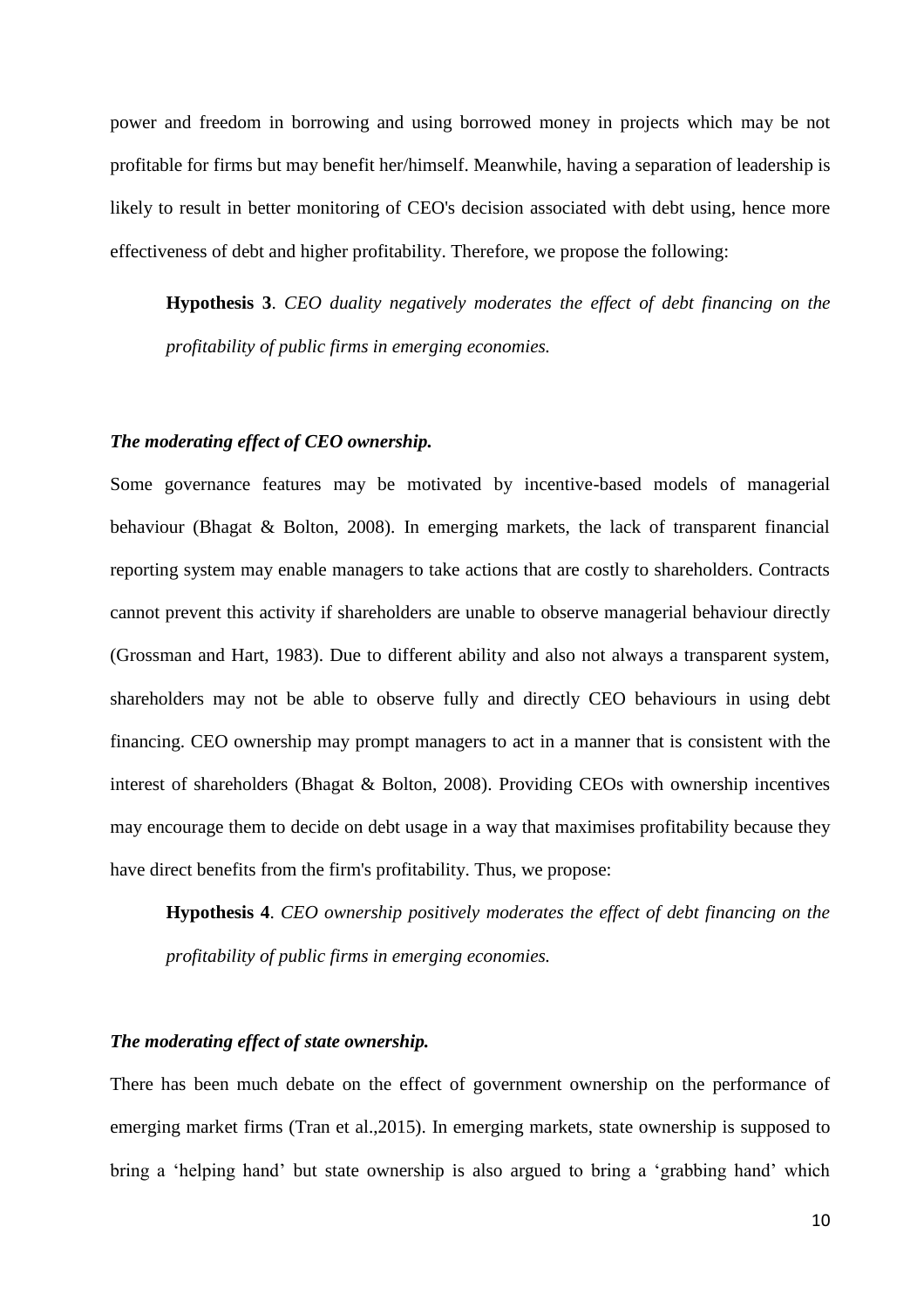exploit firm's profit to benefit corrupted politicians as a result of agency problem associated with state ownership. In short, state ownership brings both benefit and disadvantage, the net effect is likely to be subject to contextual factors.

However, our interest is not on the direct effect of state ownership but how state ownership influences the effectiveness of debt using. A 'helping hand' assumption is particularly applicable when an emerging market firm uses debt financing. In an emerging market like Vietnam, a government tends to give more support to its state-owned firms, particularly in term of giving lost cost loan. A firm with a higher proportion of state ownership is argued to obtain more capital subsidy and favourable business condition are provided by the government (Tian and Estrin, 2008). State ownership may enhance some investment opportunities for the firm (Le and O'Brien, 2010). With a high percentage of state ownership, the firm can access to better investment projects, obtain more low-cost loan and consequently enhance the profitability of investment projects made with borrowed money. Thus, we propose.

**Hypothesis 5**. *State ownership positively moderates the effect of debt financing on the profitability of public firms in emerging economies.*

Figure 1 illustrates our conceptual model. Control variables are to be discussed in more details in the research method section.

## *(Insert Figure 1 here)*

#### **3. Methodology**

#### *3.1.Empirical model*

To evaluate our hypotheses, we developed an empirical model in which firm accounting profitability is a dependent variable; financial leverage, board size, board independence, CEO duality, CEO ownership, state ownership and the interaction variables are predictors.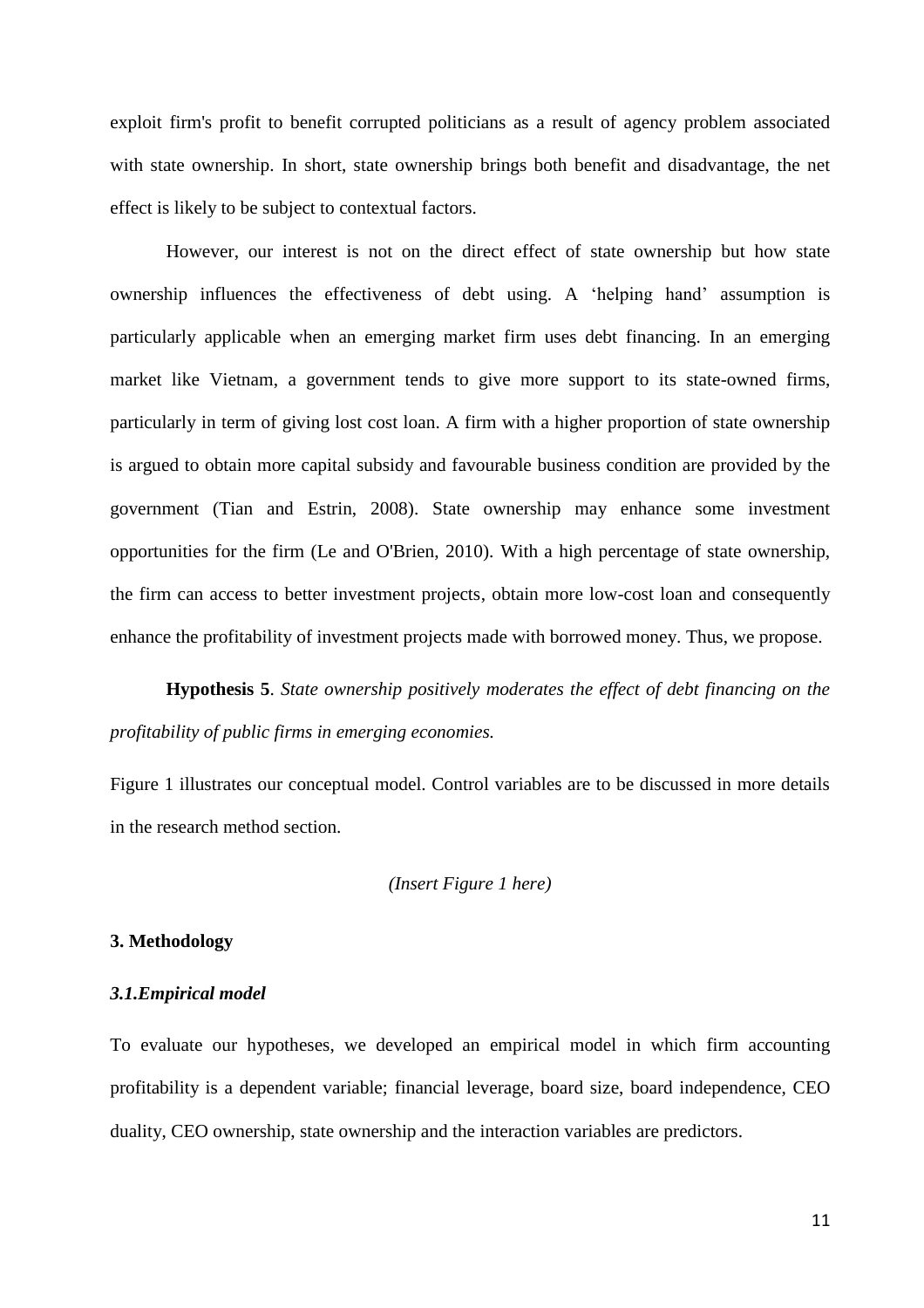We control for variables associated with the macro-economic environment, industry business environment and firm's characteristics.

*GDP per capita.* In general, GDP per capita of a country influences demand in one country and so affect the sale and profitability of firm operating in that country. Thus we control for GDP per capita.

*Financial market development.* The underdevelopment of legal and financial systems prevents firms from investing in potentially profitable growth opportunities (Demirgüç-Kunt & Maksimovic, 1998). Therefore, we control for financial market development.

*A firm's industry.* The industry is an essential part of the business environment which frames organisational competition strategies and practices and hence performance [\(Porter,](#page-25-0)  [1980\)](#page-25-0). Thus, we controlled for the industry to capture the industry effect.

*Firm size*. Firm size is a conventional predictor of a firm's performance because large firms can have a greater variety of capabilities which may positively influence performance (Williamson, 1967). Thus, firm size is included as a control variable in this study.

Based on the assumption that profitability of the current year is the outcomes of operation in the previous year (Jo and Harjoto, 2012; Bear *et al*. 2010), we developed the baseline model with the one-year lag of the predictors and control variables.

Equation 1 presents our baseline model.

 $Y_{i,t} = \alpha + \beta_1 DE_{i,t-1} + \beta_2$ Boardsize +  $\beta_3 ID_{i,t-1} + \beta_4$  CEODuality<sub>i;t−1</sub> + β<sub>5</sub>CEOown<sub>i;t−1</sub> + β<sub>6</sub>SO<sub>i;t−1</sub> +  $β_7$ Interactions <sub>i;t−1</sub> + β<sub>8</sub> Firmsize<sub>i;t−1</sub> + β<sub>9</sub> Industry<sub>i;t−1</sub> + β<sub>10</sub> GDPpercap<sub>t−1</sub> + β<sub>11</sub> Findep<sub>t−1</sub> ε<sub>i:t</sub> (1)

where for the *i*th firm at time t;  $\alpha$  is the intercept,  $\beta$  is the regression coefficient, and  $\varepsilon$  is the error term.

 $Y_{i,t}$  is the profitability of the *i*th firm at time t. Following the previous empirical literature (e.g. Le and O'Brien, 2010), we used the ratio of Return-on-Assets (ROA) and the ratio of Return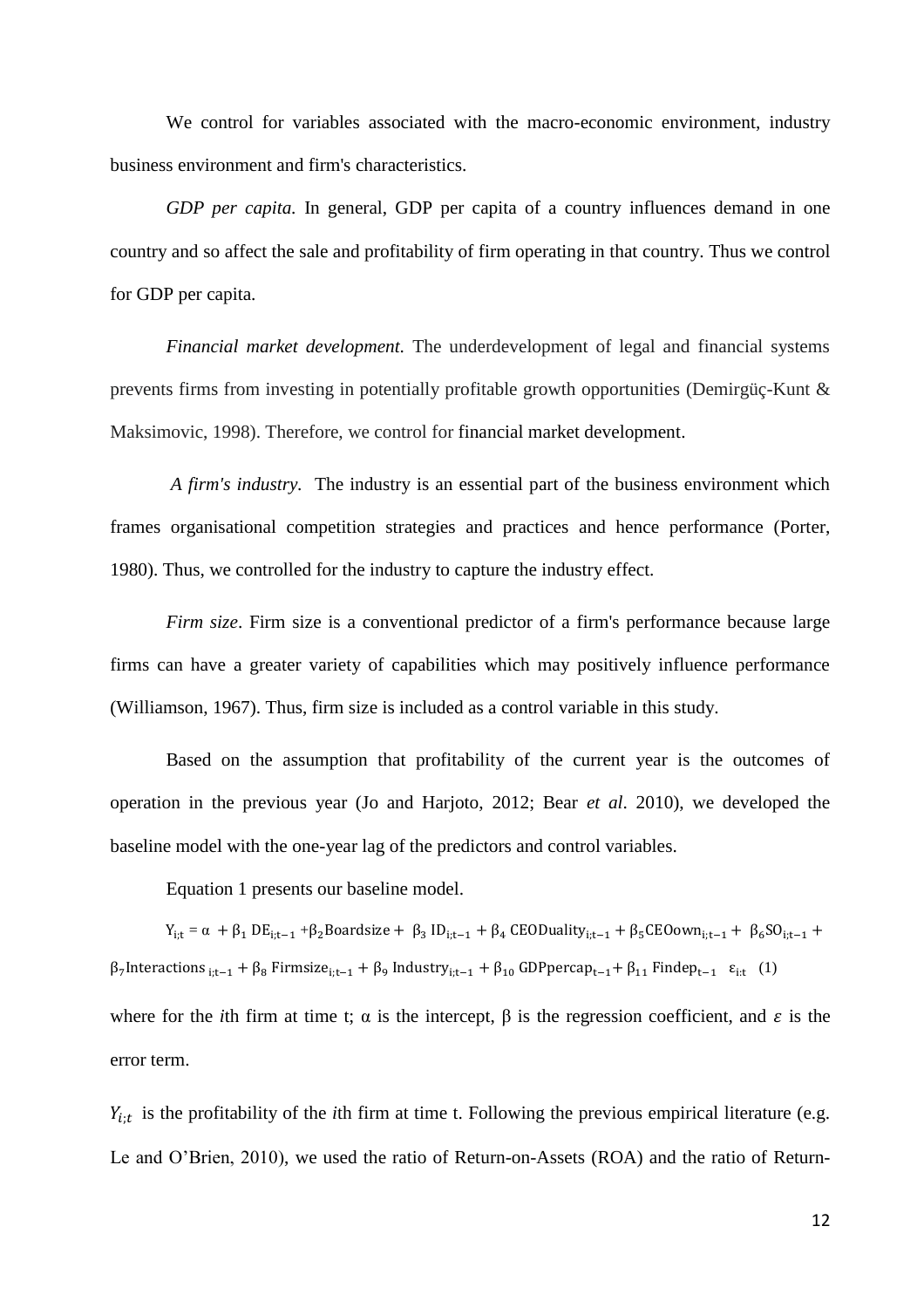on-Equity (ROE) to measure a firm's profitability. We measured the return as the earnings before interest and tax as done by Follow Le and O'Brien (2010). We extracted the information of a firm's earnings, assets and equity from a firm's financial annual report.

IDi;t−1 is the percentage of independent directors on board of the *i*th firm at time t-1

DEi;t−1 is Debt-to-Equity ratio of the *i*th firm at time t-1

FIRMSIZEi;t−1 is the firm's size of the *i*th firm at time t-1, measured in terms of total asset value, and then normalized by a logarithm (lg.size);

BOARDSIZEi;t−1 is the board size of the *i*th firm at time t-1, measured in terms number of people on board, and then normalised by a logarithm;

CEODUALITYi;t−1 is to indicate the situation of CEO duality of the *i*th firm at time t-1. It is a dummy variable (equal to one (1) if the CEO and Chairperson posts are held by the same person, otherwise it is zero (0));

CEOowni;t−1 is the percentage of shares owned by CEO of the *i*th firm at time t-1

SO<sub>i:t−1</sub> is a percentage of state ownership of the *i*th firm at time t-1.

INDUSTRYi;t−1 is to indicate the industry the *i*th firm at time t-1. Following Le and O'Brien (2010), we measured it by median firm performance for each industry in each year.

GDP percap<sub>t−1</sub> is GDP per capita of the country at time t-1

Findep<sub>t−1</sub> is Financial development index of the country at time t-1

Interactionsi;t−1 is an interaction variable used to evaluate the moderating effect of the five corporate governance factors. The method to calculate the interaction variables is as below.

To test the moderating effect, we examine the interaction variable which is the product of the moderating variable and moderated variable as suggested in the econometric literature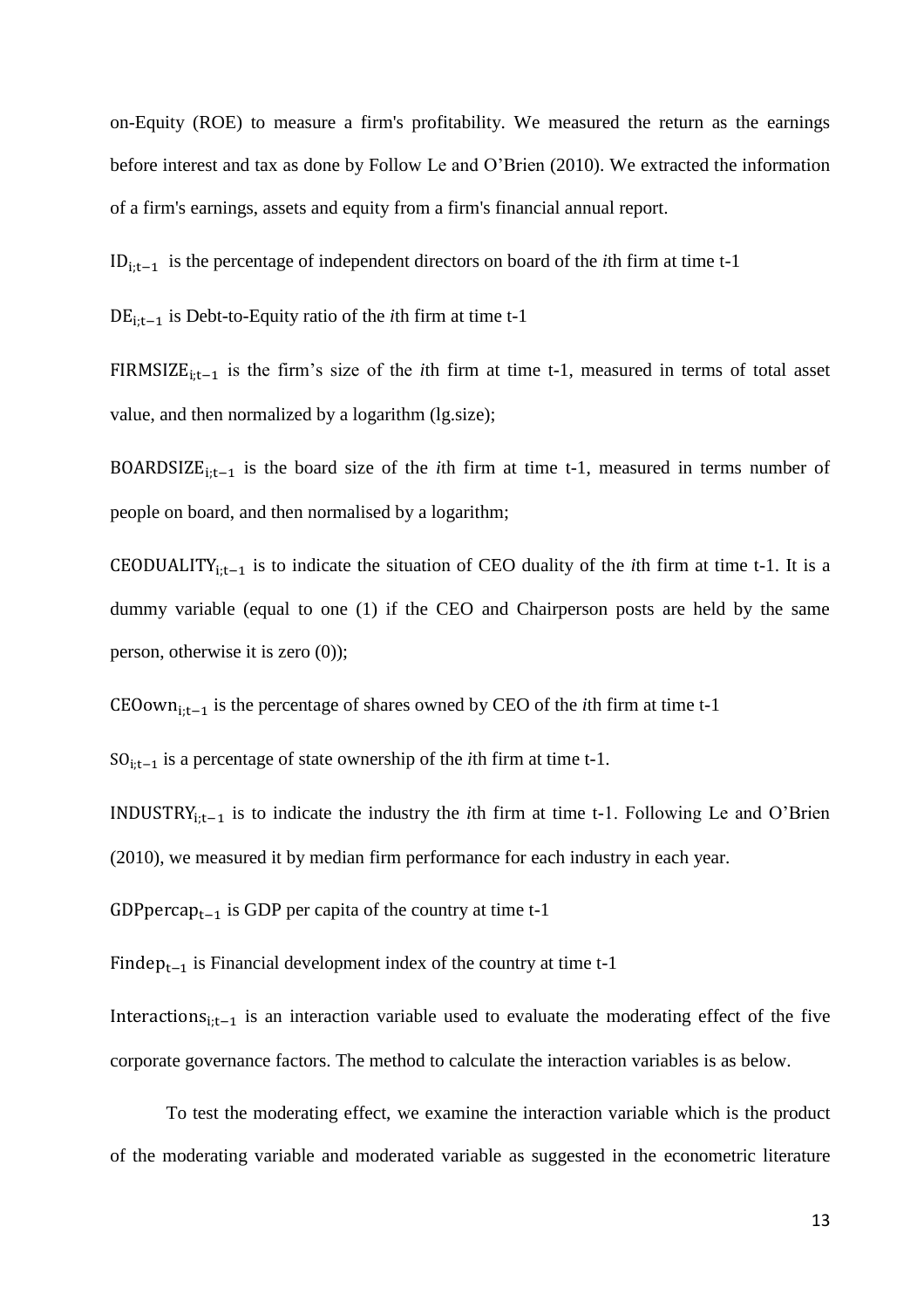(Baron and Kenny, 1986; Aiken & West, 1991). When the moderating variable and moderated variable the moderating variable are continuous variables, we used the mean centred approach suggested by Aiken & West (1991) to calculate the interaction variable to eliminate the possibility of multicollinearity.

Interaction  $ID^*DE = (DE - mean score of DE)^* (IDs - mean score of IDs)$ 

Interaction Boardsize\*DE= (DE- mean score of DE) \* (Boardsize - mean score of Boardsize)

Interaction CEOduality\*DE= (DE - mean score of DE) \* CEOduality

Interaction CEOown\*DE= (DE - mean score of DE) \* (CEOown - mean score of

CEOown)

Interaction SO\*DE= (DE - mean score of DE) \* (SO - mean score of SO)

## *3.2. The data and research sample*

Our research sample contains all firms listed on Vietnam's stock market (Ho Chi Minh Stock Exchange and Ha Noi Stock Exchange). For firm-level data, we extracted data from the audited financial statements from 2013 to 2017 of all the firms. By 2016, among 700 enterprises listed on the stock exchange, we excluded firms in the financial sector (e.g. banks, real estate, securities and insurance firms). The reason for this is that financial firms have distinctive corporate structures and revenue models, indicated by an extraordinary performance indicator (Le and O'Brien, 2010). After excluding the financial firms in the financial sector and firms with missing information, the final sample consists of 295 companies. The industries of the sample firms are outlined in Table A in the Appendix.

For financial development (FINDEP), we collect the data from the International Monetary Fund. For GDP per capita, we extract the data from the World Bank's World Development Indicators.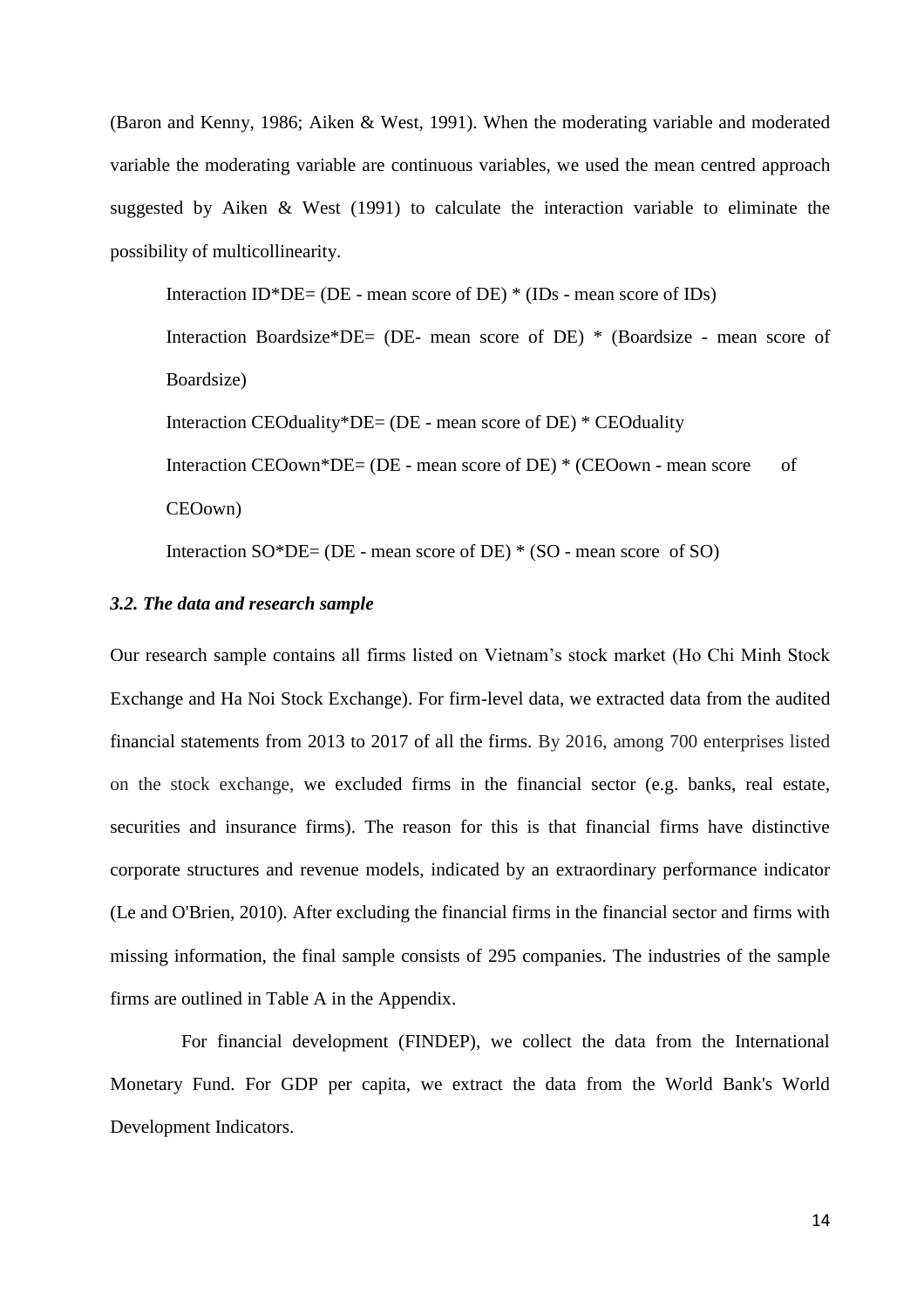### *Treatment for reverse causality*

To address the potential reverse causality between profitability and financial leverage by explicitly, we use a lag model as presented in Equation (1). Intuitively, this model helps to rule out the reverse causality because future events (i.e ROA) cannot cause the current conditions (i.e financial leverage). The profitability of the current year cannot be a determinant of the financial leverage of the year before. Empirically, we conducted an additional test to rule out the reverse causality explicitly. We tested a model with a different lag structure in which financial leverage is a dependent variable and lag one year of its predictor variables which are profitability and the other control variables used in Equation (1). The unreported model shows that current profitability is not a significant predictor of the previous year financial leverage.

## *Treatments for endogeneity*

Firm growth is arguable to be a potential driver for a debt financing decision. To address the potential endogeneity problem of financial leverage associated with firm growth, we used firm sale growth of the two year lag as an IV for DE of the one year lag. We also employed firm growth as an IV for the interaction variables DE\*Boardsize, DE\*IDs, DE\*CEOduality, DE\*CEOownership and DE\*stateownership. Drawn upon Wooldridge (2010), the two year lag firm growth meets two requirements of a good instrumental variable. This is because the two year lag firm growth is believed to have a strong effect on predicting variables - the one year lag DE (and the five interaction variables made from DE) but weak on the dependent variable- the current year profitability (ROA, ROE).

Empirically, to check if firm growth is a good IV, we conducted the Durbin (score) chisq test and Wu-Hausman F test of the endogeneity of DE, DE\*Boardsize, DE\*IDs, DE\*CEOduality, DE\*CEOownership and DE\*stateownership when firm growth is in use as an IV respectively*.* The large P-values obtained from these tests show that the hypothesis of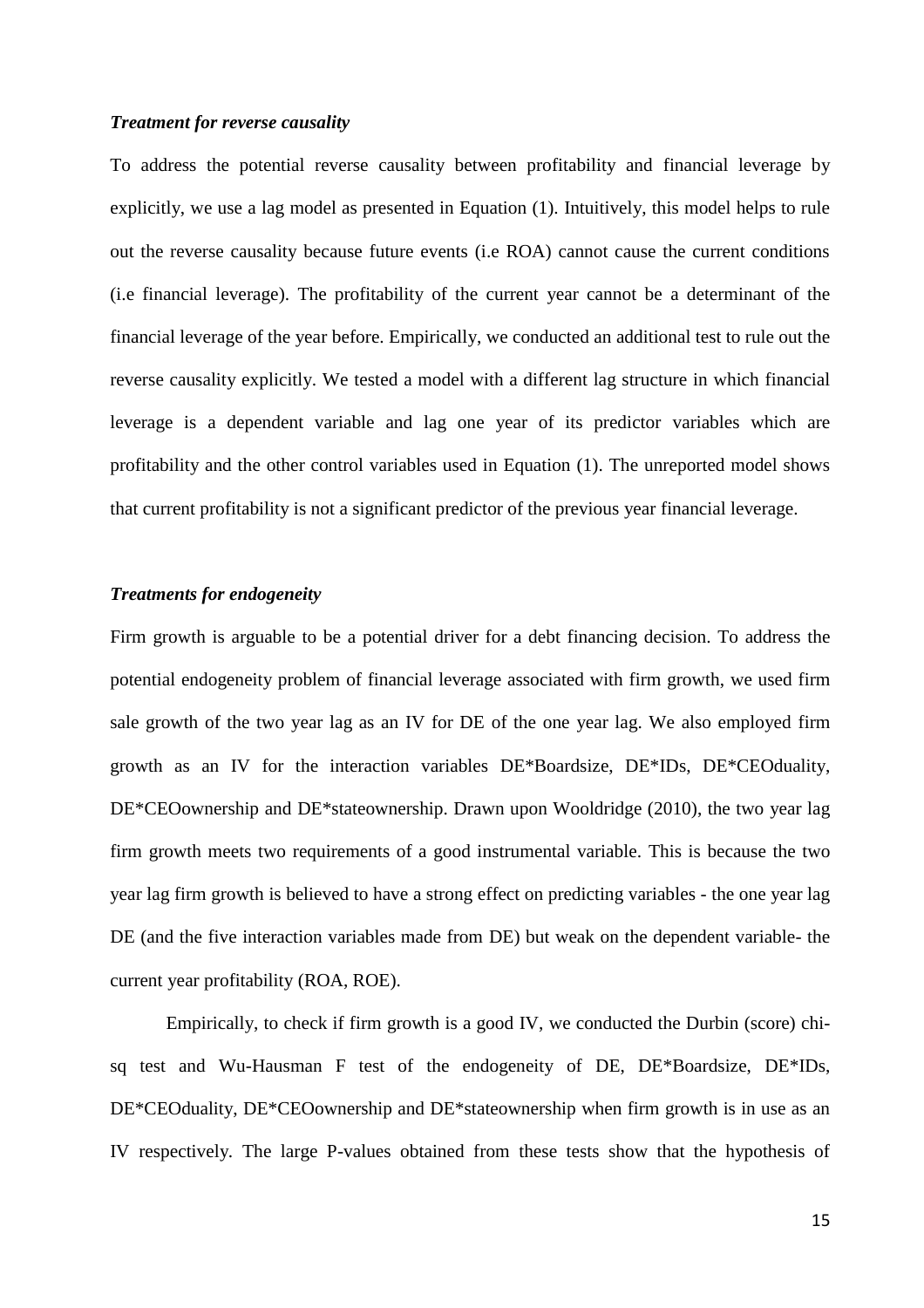exogenous regressor cannot be rejected. Moreover, the results of the Sargan (score) chi2 tests and Basmann chi2 tests ( $p < 0.05$ ) demonstrate that our models have no overidentifying restrictions. Thus, the endogeneity issue of DE, DE\*Boardsize, DE\*IDs, DE\*CEOduality, DE\*CEOownership and DE\*stateownership was addressed.

## **4. Findings**

The descriptive statistics of the dataset and correlation matrix among variables are summarised in Table 2. The average total assets (firm size) is VND 1.21 trillion, equivalent to USD 53.30 million (22,700VND= 1USD). On average, the State has 36 percent stake in privatized firms. 28.5 percent of firms have a chairman who is also a CEO. The average Debt ratio is 0.181. The average board size is 5.417 people. The average proportion of IDs is 51.5 percent. The average Return-on-Asset is 6 percent. The average Return-on-Equity is 6.9 percent.

## *(Insert Table 2 here)*

The testing results obtained from 2 SLS IV estimation method when DE\*Boardsize, DE\*IDs, DE\*CEOduality take a turn to be an interaction variable are respectively presented in Table 3. The significant and positive effect of DE\*Boardsize ( $\beta$  = 0.036, p= 0.049 for ROA and  $\beta$  = 0.020,  $p = 0.019$  for ROE) indicates the moderating effect of board size on the financial leverage-profitability relation is significant and positive. So, Hypothesis 1 is accepted.

Regarding the significant and positive effect of DE\*IDs ( $\beta$  = 0.029, p= 0.020 for ROA and  $\beta$  =0.077, p= 0.034 for ROE), this means that board independence has the significant and positive effect on the financial leverage-profitability relation. So, Hypothesis 2 is accepted.

Next, the results of an insignificant and negative effect of DE\*CEO duality ( $\beta = -0.009$ , p=0.112 for ROA;  $\beta$  =-0.077, p= 0.295 for ROE) demonstrate that the effect of CEO duality on the financial leverage- profitability relation is insignificant although negative. Therefore, Hypothesis 3 is not supported.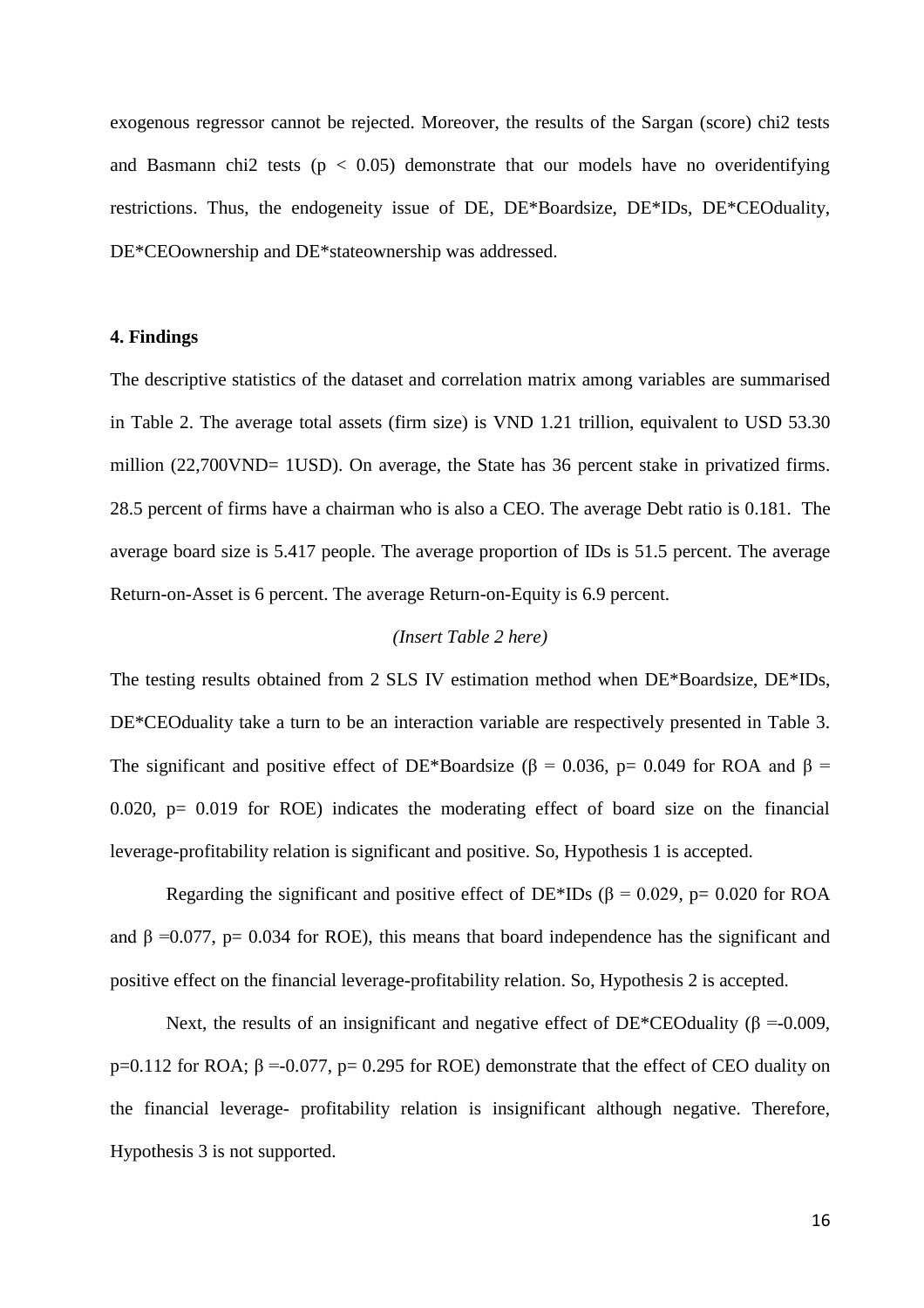#### *(Insert Table 3 here)*

Table 4 shows the testing results obtained from 2 SLS IV when DE\*CEOownership and DE\*stateownership are respectively examined in the regression model. The insignificant and positive effect of DE\*CEOown (β = 0.053, p=0.113 for ROA; β = 0.052, p=0.452 for ROE) means that the effect of CEO ownership on the financial leverage- profitability relation is insignificant (though positive). Hypothesis 4 is, then, not supported.

Finally, the results of a significant and positive effect of DE\*SO ( $\beta$  = 0.078, p=0.033 for ROA;  $\beta$  = 0.285, p=0.005 for ROE) indicates that the effect of state ownership on the financial leverage- profitability relation is significant and positive. Therefore, Hypothesis 5 is supported.

## *(Insert Table 4 here)*

For robustness check, we ran regressions of Equation 1, using GMM estimation method. The testing results obtained from GMM and presented in Table 5 and Table 6 show the consistency with the results reported in Table 3 and Table 4. This indicates that our results are robust.

> *(Insert Table 5 here) (Insert Table 6 here)*

## **5. Discussion**

Our results show that debt financing tends to harm the profitability of listed firms in Vietnam. This finding is in line with other research that uses the data of emerging market firms such as Le and O'Brien's (2010) who use the data of Chinese listed firms. More notably, this result is consistent with that of Vo and Ellis (2017) who also use the data of Vietnamese firms but in the period (2007-2013) earlier than our research period. In a developed economy, debt has both costs and benefits which vary in accordance with the firm's strategy (Balakrishnan and Fox, 1993; Simerly and Li, 2000; O'Brien, 2003). However, in an emerging economy, debt financing is associated with high cost. This can be explained through the events occurring in Vietnam during the period of this research. During the period 2011-2015, the lending interest rate in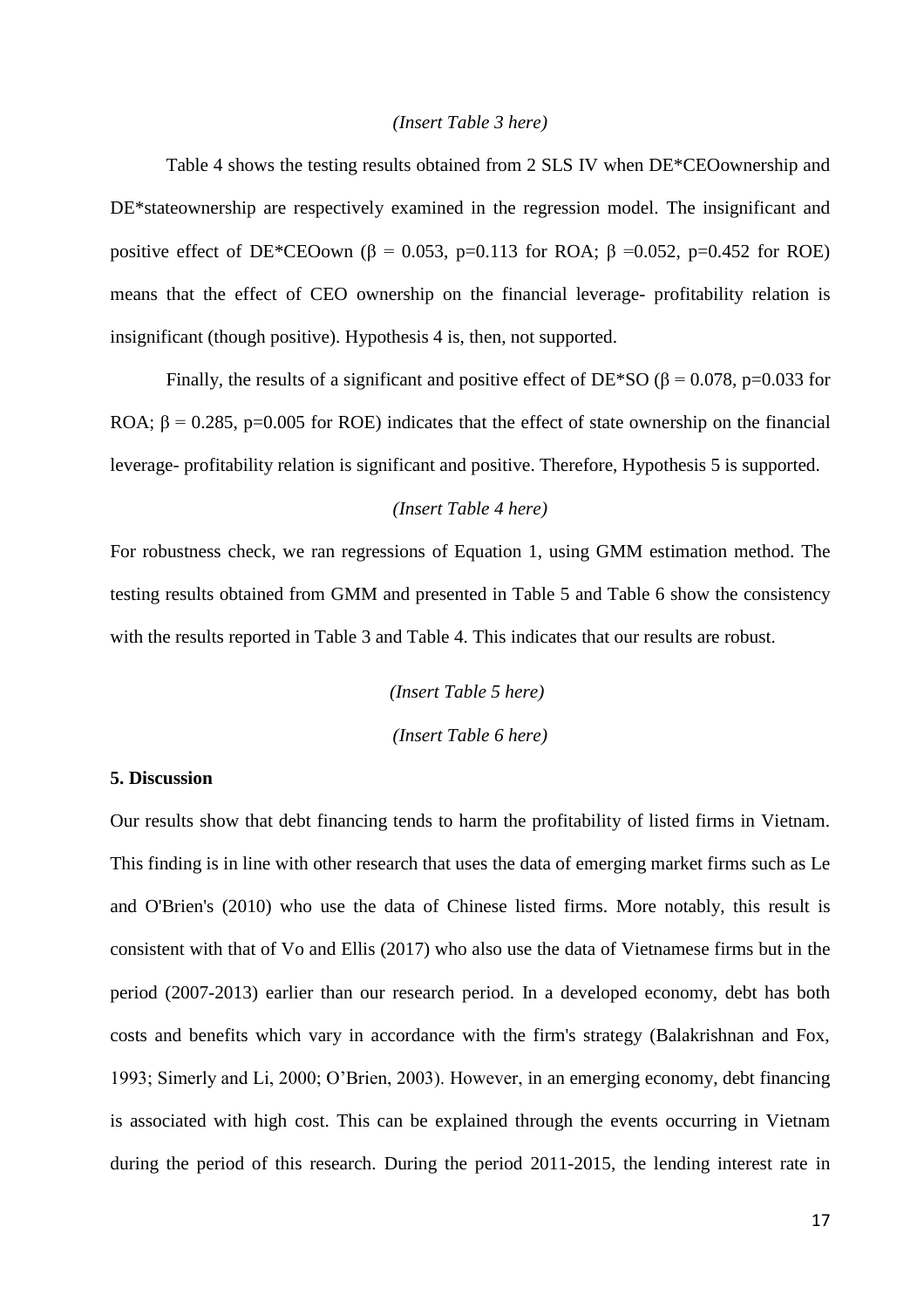Vietnam was averagely 12% (Trading Economics, 2019). This high lending rate leads to high debt cost payment and reduces the profitability of public listed firm using high debt financing rate. Moreover, the immature law regime in Vietnam is ineffective in protecting the rights of debt holders and shareholders. For example, Vietnam's Law on Bankruptcy 2004 provides an ambiguous account for determining whether or not a certain company fails into insolvency. Those reasons should be clarified as objective (i.e. general economic conditions) or subjective (i.e. the company's own faults of investing in unfavourable projects or proposing wrong strategies). Consequently, the managers may capture those loopholes to manipulate the business operation, particularly the use of debts, and financial data to benefit their interests. Also, because it is easy to file a petition to commence bankruptcy procedures and the amount of bankrupt value is equally shared among shareholders according to their proportion of ownership, the managers may have a tendency to freely make investment decisions by using the debt-financed from outside sources. As a result, this negatively affects the performance of Vietnamese listed firms.

Given the use of debt financing is unavoidable in emerging markets; our findings show that corporate governance factors help to reduce the detrimental effect of debt financing on firm performance. In particular, our finding shows that a large board size enhances the effectiveness of debt using. A large board size brings more experience, skills, and knowledge; diverse background of management to deal with various business situations which enable Vietnamese firms to have a better financial outcome. This finding indicates the necessity to consider board size when studying the financial leverage- performance relation.

Our findings also indicate that a high level of board independence significantly reduces the negative effect of debt financing. This finding provides empirical evidence for the effectiveness of board independence in corporate governance in Vietnam. The previous literature on corporate governance in emerging markets provide inconsistent finding on the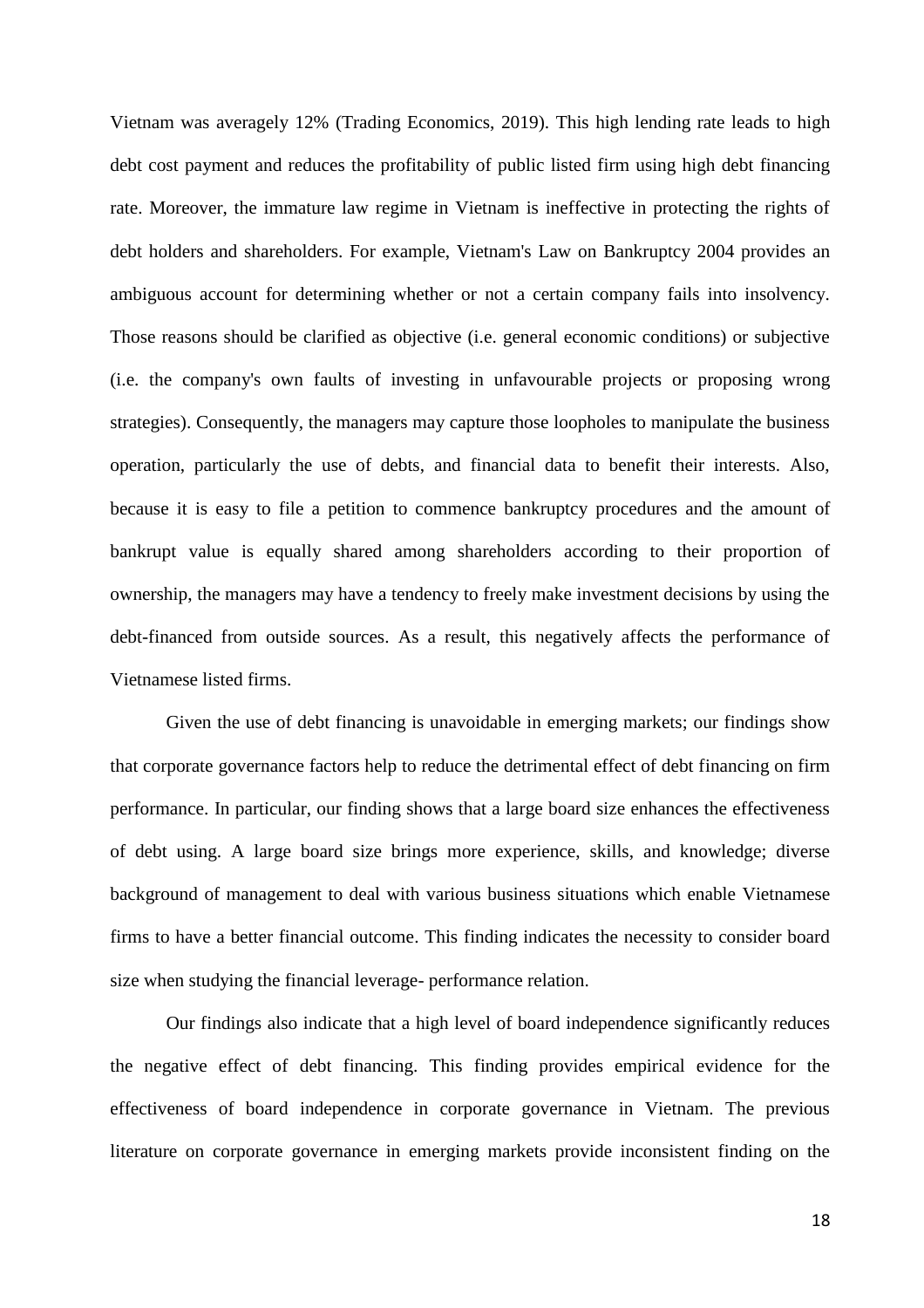direct effect of IDs on firm financial performance. This is possible because those studies only focused on the direct effect and did not consider the direct effect of board independence on firm financial performance through other corporate governance instruments such as capital structure. Our finding proves the necessity of board independence in Vietnam, especially when firms use a high level of debt financing. Board independence helps to monitor the effectiveness of debt usage, therefore, reduces the negative effect of debt financing on firm performance.

Our findings of the insignificant effect of CEO duality on the financial leverageprofitability relation suggest that the more power which CEO has does not cause them to be less prudent and inefficient in making debt use decision. Our findings associated with the roles of CEO ownership in the financial leverage-profitability relation suggest that ownership-based incentives do not enhance the efficiency of CEO debt use decision. These findings indicate that neither CEO power nor CEO ownership really matters to the effectiveness of debt use decisions of Vietnamese firms. Other corporate governance instruments like board size and board independence mentioned above are far more effective in monitoring the effectiveness of debt use decisions of Vietnamese firms.

Interestingly, our results provide empirical evidence for the positive role of state ownership in the financial leverage-profitability relation. This result is contradicted with the conventional perception about the role of state ownership. In Vietnam, state ownership has been regarded to be associated with inefficiency and agency problem leading to low profitability. Our findings support "helping hand" role of state ownership and disapprove the wide perception in Vietnam that firms with high state-ownership operate inefficiently and consequently generate low income.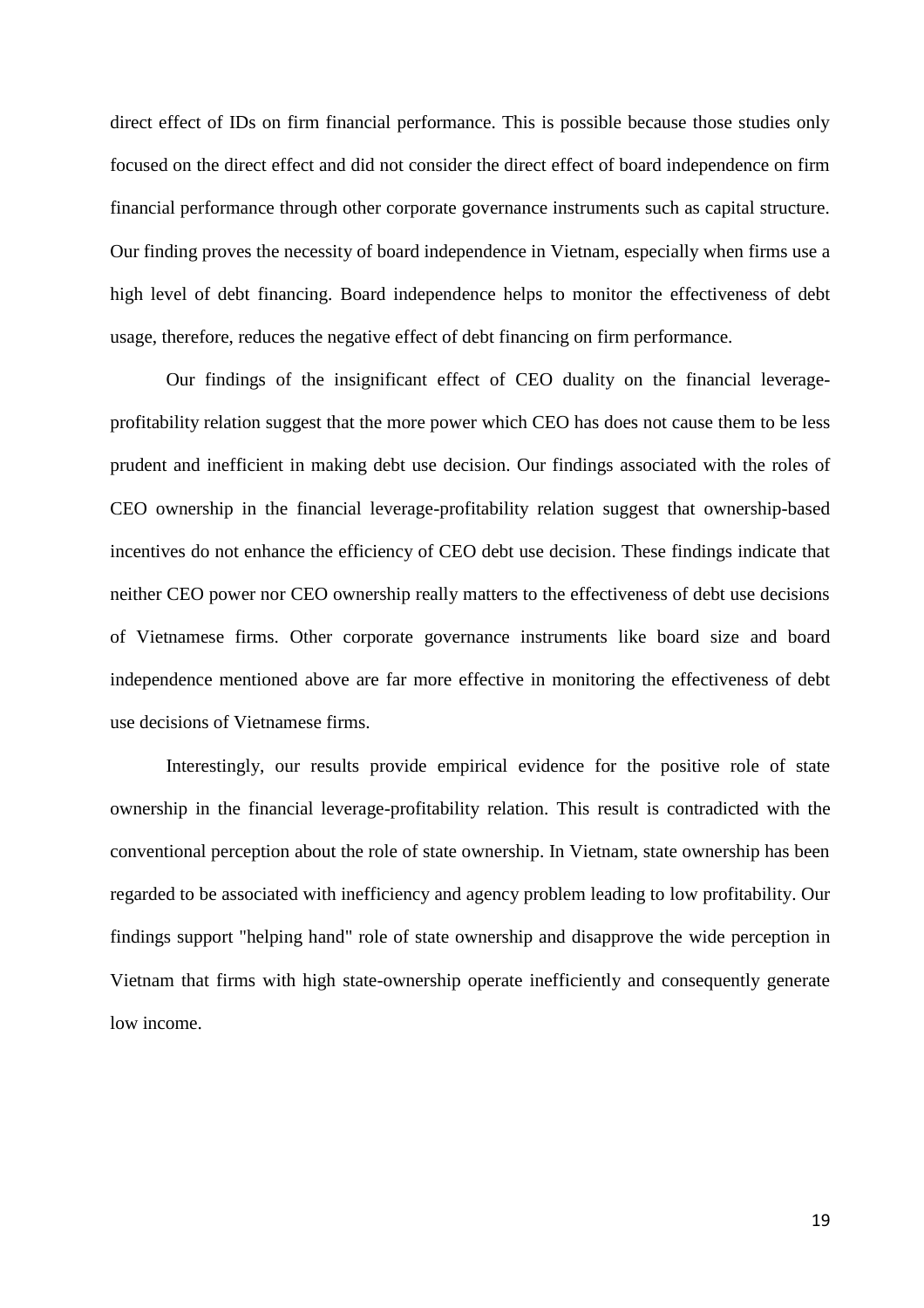#### **6.Conclusion**

Analysing the data of 295 public firms listed in stock markets in Vietnam for the period 2011- 2015, we find the evidence for the significant and positive effect of board size, board independence and state ownership on the financial leverage - profitability relation. The effect CEO duality on the financial leverage - profitability relation is insignificant although it tends to be negative while the impact CEO ownership inclines to be positive but it is insignificant. Our results are consistent across different estimation methods.

Our paper makes some contributions to the literature. *First,* our paper shows that corporate governance mechanisms play useful roles in enhancing the effectiveness of debt use. While considerable work in management has examined the governance implications of financial leverage and the implications of various corporate governance factors; little research has considered corporate governance properties as mechanisms to accelerate the benefits and decelerate the adverse effect of debt on firm performance. *Second,* our study points out that the lack of consideration of corporate governance factors could be the reason for the inconsistent findings of the financial leverage- firm performance relations. Despite many studies on the effect of debt financing on firm performance, the results are inconclusive. O'Brien (2003) and Jermias (2008) explain the inconsistent findings in the prior empirical literature results are caused by the lack of consideration of situational and contingency factors. These factors need to be taken into account when examining the financial leverage- performance relation. Our work specifies which corporate governance mechanisms can influence on the financial leverageperformance relation.

We recommend public firms in emerging economies that when using debt financing, they should employ various corporate governance instruments such as using a more people on corporate board, using more independent directors to improve the benefits and reduce the cost of debt financing. Relying on state ownership may also be helpful to improve the efficiency of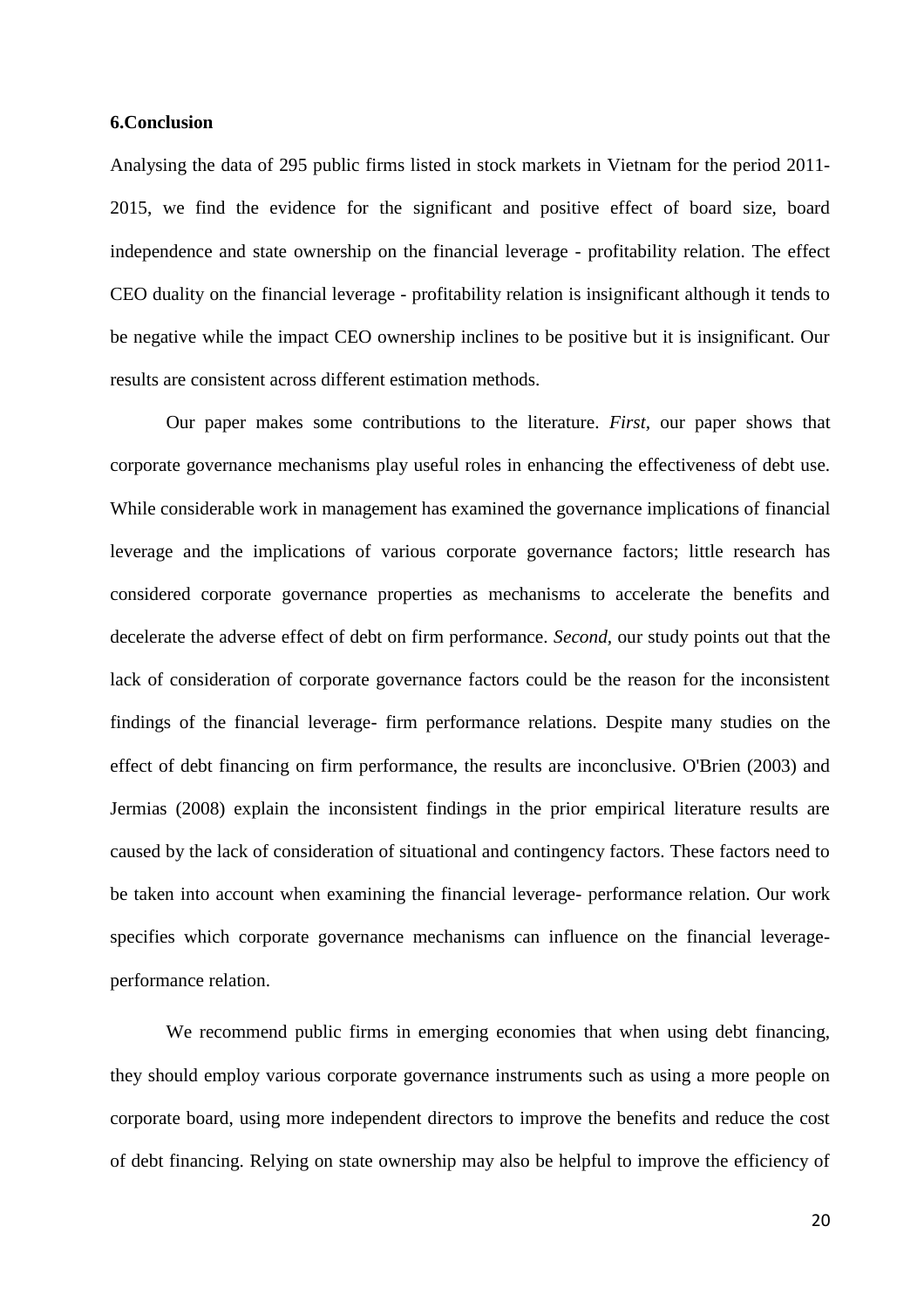debt financing because state ownership may give firm advantages in accessing low-cost loan and profitable investment opportunities. We also advise firms that CEO ownership is not an effective instrument to promote the efficiency of debt use while CEO duality does not really worsen the effectiveness of CEO's debt use decision.

We also recommend Vietnam's policymakers to conduct further reform of its capital market in order to address the challenges faced in debt financing. According to Vietnam National Financial Supervision Committee (2018), Vietnam's financial market reveals following major problems: (i) the credit system still plays a leading role in Vietnam's financial system; (ii) supplying capital from the banking sector accounts for a major proportion of the total capital supply for the economy; (iii) the market for corporate bond does not meet the standards of transparency because there is no organization of ratings; (iv) financial products are still primitive and lack of diversity; (v) the quality of information provision and transparency in the market is still far from the international standards; (iv) the legal framework for market activities is not complete. Therefore, to help Vietnamese firms reduce their reliance on debt financing as well as the negative effect of debt financing, policymakers should apply measures to address those above-mentioned problems, prompting further development of the capital market. More specifically, Vietnam's policymakers should strengthen coordination and information sharing among financial management and supervision agencies as well as enhance the supervision capacity of these agencies. Policymakers should also prioritise to improve risk management capacity at commercial banks, in accordance with international standards. By doing this, the commercial bank system can enhance efficiency, cutting their operation cost and so able to lower their lending interest rate to enterprises. This, in turn, helps firms to lower debt financing costs.

Our study has some limitations. *First,* different types of debt may affect firm performance in different ways while we did not disintegrate debt in the long term or short term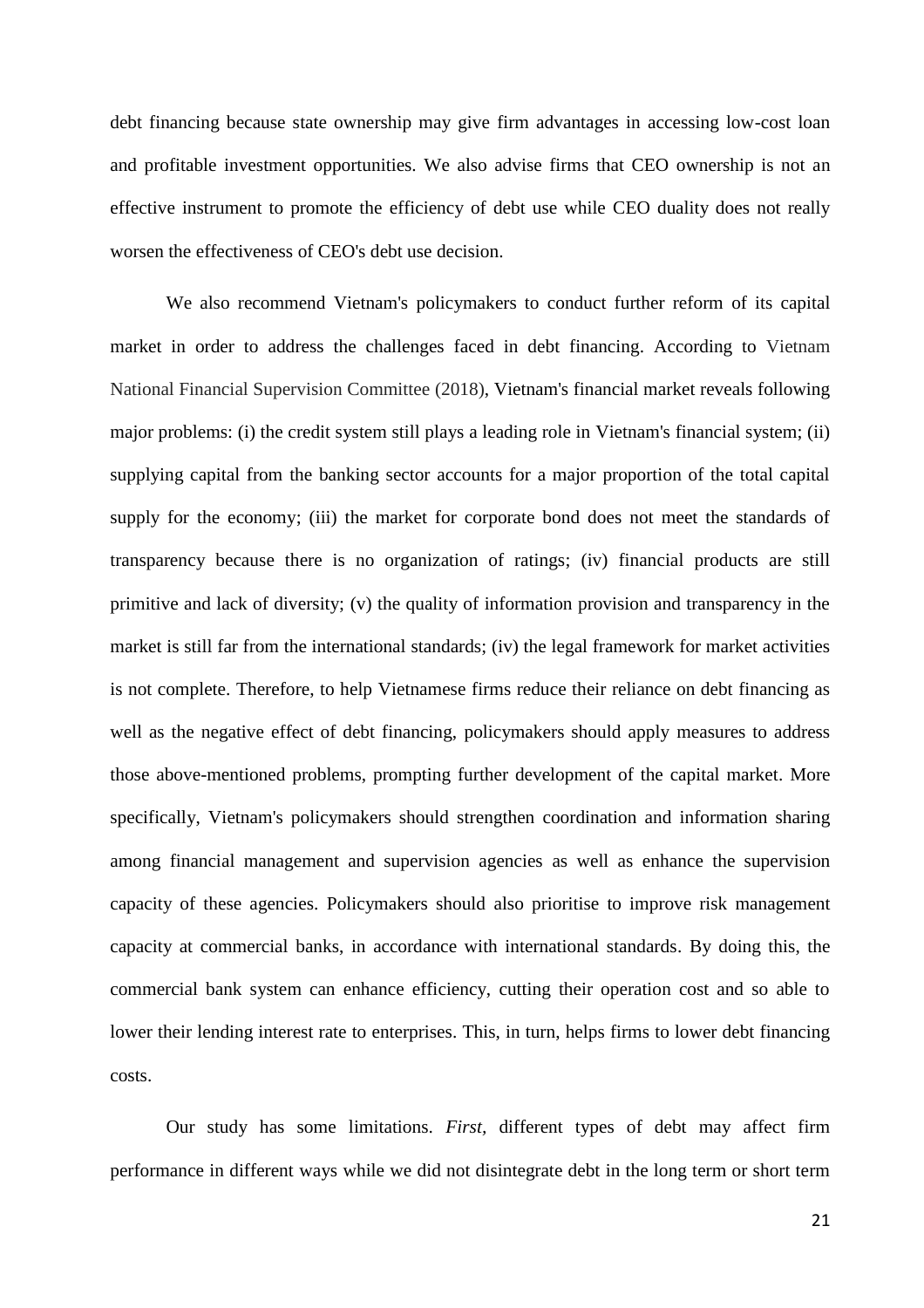debt. So our conclusion relating to debt in general without distinguishing of short term or long term should be interpreted with caution. *Second,* it will be more significant if a future study conducts empirical tests on several emerging economies rather than focusing on the context of one emerging economy as we did in this research.

## **References**

- Aiken, L. and West, S., 1991. Multiple Regression: Testing and Interpreting Interactions*.*  Newbury Park, CA: Sage Listedations.
- Balakrishnan, S. and Fox, I.,1993. Asset specificity, firm heterogeneity and financial leverage. *Strategic Management Journal*, 14, 3–16.
- Bhagat, S., & Bolton, B.,2008. Corporate governance and firm performance. *Journal of corporate finance*, *14*(3), 257-273.
- Baron, M. R. and Kenny, A. D., 1986. The Moderator Mediator Variable Distinction in Social Psychological Research: Conceptual, Strategic and Statistical Consideration. Journal of Personality and Social Psychology, 51(6), 1173-1182.
- Beasley, M., 1996, An empirical analysis of the relation between the board of director composition and financial statement fraud, Accounting Review 71, 443-465.
- Ciftci, I., Tatoglu, E., Wood, G., Demirbag, M. and Zaim, S., 2019. Corporate governance and firm performance in emerging markets: Evidence from Turkey. International Business Review, 28(1),90-103.
- Cuong, N.T., 2014. Threshold effect of debt financing on firm value: Evidence from seafood processing enterprises in the South Central region of Vietnam. International Journal of Finance & Banking Studies, 3(3):14-28.
- Darko, J., Aribi, Z.A., Aribi, Z.A., Uzonwanne, G.C. and Uzonwanne, G.C., 2016. Corporate governance: the impact of director and board structure, ownership structure and corporate control on the performance of listed companies on the Ghana stock exchange. *Corporate Governance*, *16* (2): 259-277.
- Davydov, D., 2016. Debt structure and corporate performance in emerging markets. *Research in International Business and Finance*, *38*,299-311.
- Demirgüç-Kunt, A., & Maksimovic, V.,1998. Law, finance, and firm growth. *The Journal of Finance*, *53*(6), 2107-2137
- Department for Corporate Reform of Vietnamese Government Office., 2016. Report on the implementation of restructuring state-owned enterprises in 2016. *Electronic Portal Government of Vietnam.* Available at [http://doimoidoanhnghiep.chinhphu.vn/bao-cao/bao](http://doimoidoanhnghiep.chinhphu.vn/bao-cao/bao-cao-tinh-hinh-thuc-hien-tai-co-cau-doanh-nghiep-nha-nuoc-nam-2016-626482.html)[cao-tinh-hinh-thuc-hien-tai-co-cau-doanh-nghiep-nha-nuoc-nam-2016-626482.html.](http://doimoidoanhnghiep.chinhphu.vn/bao-cao/bao-cao-tinh-hinh-thuc-hien-tai-co-cau-doanh-nghiep-nha-nuoc-nam-2016-626482.html)
- Detthamrong, U., Chancharat, N., & Vithessonthi, C., 2017. Corporate governance, financial leverage and firm performance: evidence from Thailand. *Research in International Business and Finance*, *42*, 689-709.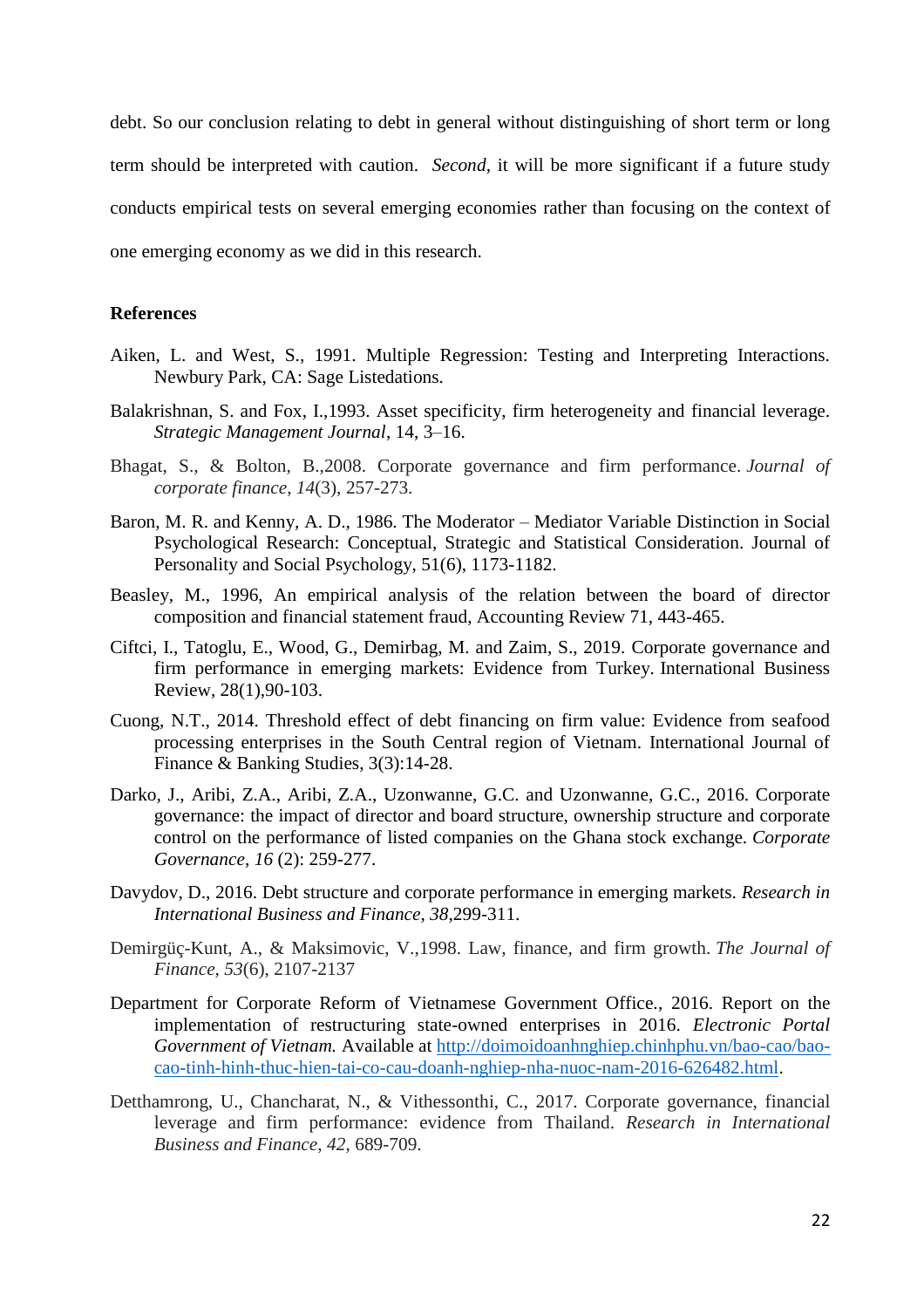- Dharwadkar, R., George, G. and Brandes, P., 2000. Privatization in Emerging Economies: An Agency Theory Perspective. *The Academy of Management Review,* 25(3), 650-669.
- Dogan, M., Elitas, B. L., Agca, V., & Ögel, S., 2013. The impact of CEO duality on firm performance: evidence from turkey. *International Journal of Business and Social Science*, *4*(2).
- Goodstein, J., Gautam, K. and Boekar, W.,1994.The effect of board size and diversity on strategic change. *Strategic Management Journal*, 15 (3), 241-250.
- Grossman, S and Hart., 1986. The costs and benefits of ownership: A theory of vertical and lateral integration. *Journal of Political Economy*, 44, 691-719.
- Harris, M and Raviv, A., 1991. The theory of financial leverage. The Journal of Finance, 46(1), 297-355.
- Hausman, J. A., 1978.Specification tests in econometrics. *Econometrica,* 46, 1251–1271.
- Jackling, B., & Johl, S.,2009. Board structure and firm performance: Evidence from India's top companies. *Corporate Governance: An International Review*, *17*(4), 492-509.
- Jain, N., Katsuki, F., Lai, A., Pitsilis, E., and Segupra, J., 2017. Deepening Capital Markets in Emerging Economies. McKinsey. Retrieved from

https://www.mckinsey.com/industries/financial-services/our-insights/deepening-capitalmarkets-in-emerging-economies.

- Jensen, M. C., 1986. Agency costs of free cash flow, corporate finance and takeovers. *The American Economic Review,* 76(2), 323-329.
- Jensen, M. C. and Meckling, W. H., 1976. Theory of the firm: Managerial behavior, agency costs and ownership structure. *Journal of Financial Economics,* 3, 305 - 360.
- Jermias, J., 2008. The relative influence of competitive intensity and business strategy on the relationship between financial leverage and performance. *British Accounting Review,* 40, 71-86.
- Jiang, B.B., Laurenceson, J., Tang, K.K., 2008. Share Reform and the Performance of China's Listed Companies. *China Economic Review,* 19(3), 489-501.
- John, K. and Senbet, L. W., 1998. Corporate governance and board effectiveness. *Journal of Banking and Finance,* 22(4), 371-403.
- Kim, E. H., 1978. A mean-variance theory of optimal financial leverage and corporate debt capacity. *The Journal of Finance, 33*(1), 45–63.
- Kimathi, M. H., Galo, M. N., & Melissa, A. G.,2015. Effect of Leverage on Performance of Non-financial Firms Listed at the Nairobi Securities Exchange. *Journal of Finance and Accounting*, *3*(5), 132-139.
- Kraus, A., & Litzenberger, R. H.,1973. A state-preference model of optimal financial leverage. *The Journal of Finance, 28*(4), 911–922.
- Kochhar, R., 1996. Explaining firm financial leverage: the role of agency theory vs. transaction cost economics. *Strategic Management Journal*, 17, 713–728.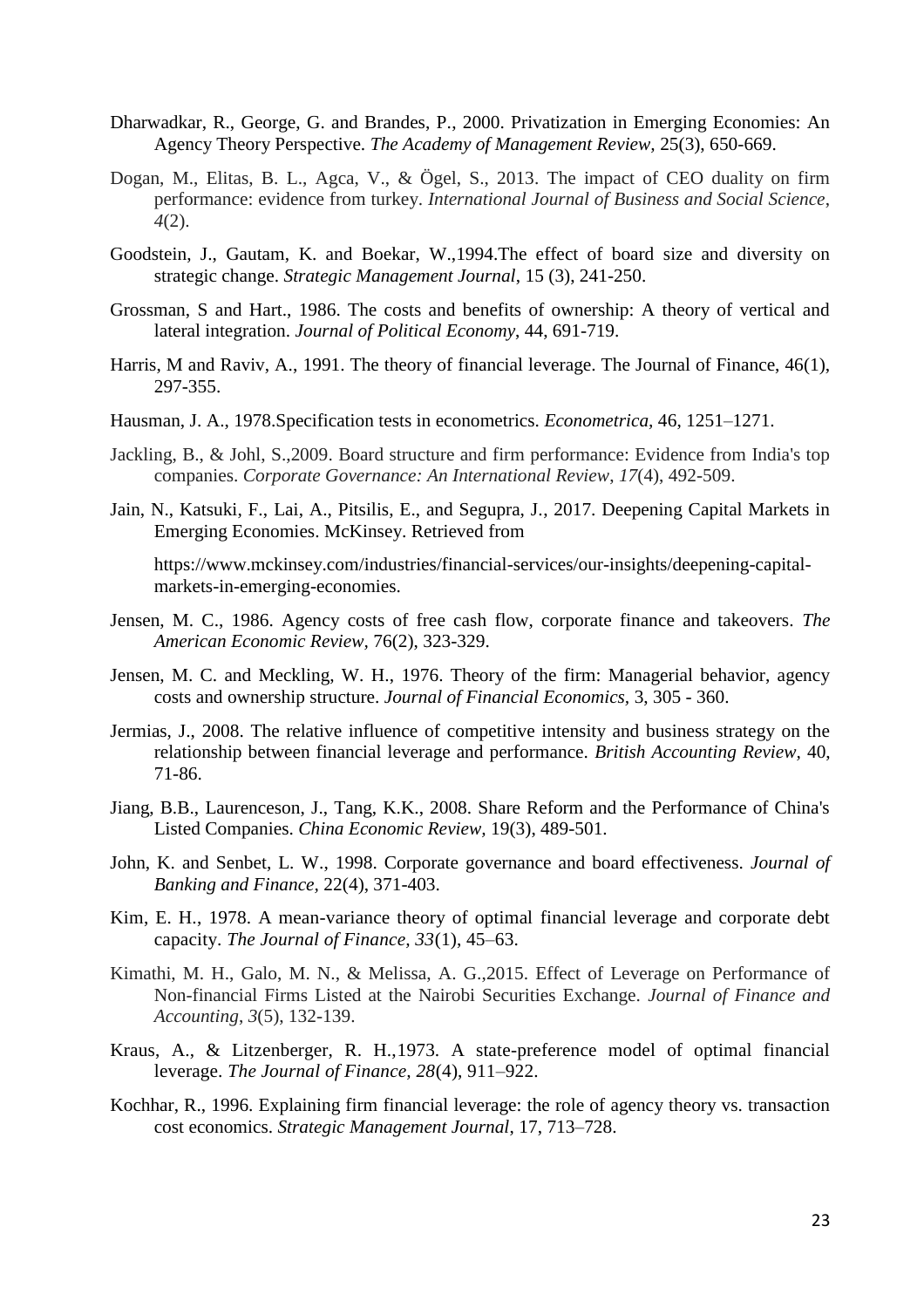- Kumar, N., & Singh, J. P., 2013. Effect of board size and promoter ownership on firm value: some empirical findings from India. *Corporate Governance: The international journal of business in society*, *13*(1), 88-98.
- Kyereboah-Coleman, A., & Biekpe, N.,2006. The relationship between board size, board composition, CEO duality and firm performance: Experience from Ghana. *Corporate Ownership and Control*, *4*(2), 114-122.
- Le, T. V. and O'Brien, J. P., 2010. Can two wrongs make a right? State ownership and debt in a transition economy. *Journal of Management Studies ,* 47(7), 1297-1316.
- Lee, Y. and Gordon, R.H., 2005. Tax structure and economic growth. *Journal of public economics*, *89*(5-6), pp.1027-1043.
- Liao, J., Young, M., 2012. The Impact of Residual Governmetn Ownership in Privatized Firms: New Evidence from China. *Emerging Markets Review*, 13, 338-51.
- Li, H.X., Wang, Z.J. and Deng, X.L., 2008. Ownership, independent directors, agency costs and financial distress: evidence from Chinese listed companies. *Corporate Governance: The international journal of business in society*, 8(5), 622-636.
- Lin, C., Ma, Y., Su, D., 2009. Corporate Governance and Firm Efficiency: Evidence from China's Publicly Listed Firms. *Managerial and Decision Economics*, 30(3), 193-209.
- Liu, Y., Miletkov, M. K., Wei, Z., & Yang, T., 2015. Board independence and firm performance in China. *Journal of Corporate Finance*, *30*, 223-244.
- Mak, Y. T., & Kusnadi, Y.,2005. Size really matters: Further evidence on the negative relationship between board size and firm value. *Pacific-Basin finance journal*, *13*(3), 301- 318
- Myers, S. C., & Majluf, N. S., 1984. Corporate financing and investment decisions when firms have information that investors do not have. Journal of Financial Economics, 13, 187–221.
- Mizruchi, M and Stearns, L., 1994. A longitudinal study of borrowing by large American corporations. *Administrative Science Quarterly,* 39, 118–140.
- Modigliani, F and Miller, M., 1958. The cost of capital, corporate finance and the theory of investment. American Economic Review, 48(1), 261-297.
- Modigliani, F and Miller, M., 1963. Corporate income taxes and the cost of capital: A correction. *American Economic Review*, 53, 433-443.
- Mura, R., 2007. Firm performance: Do non‐executive directors have minds of their own? Evidence from UK panel data. *Financial Management*, *36*(3), pp.81-112.
- O'Brien, J., 2003. The financial leverage implication of pursuing a strategy of innovation. *Strategic Management Journal*, 24(2), 415-431.
- Peng, M. W., Zhang, S., & Li, X., 2007. CEO duality and firm performance during China's institutional transitions. *Management and Organization Review*, 3: 205–225.
- Peng, M. W., 2004. Outside directors and firm performance during institutional transitions'. *Strategic Management Journal,* 25(5), 453 - 471.
- Pfeffer, J., 1972. Size and composition of corporate boards of directors: The organisation and its environment'. *Administrative science quarterly,* 17(2), 218-228.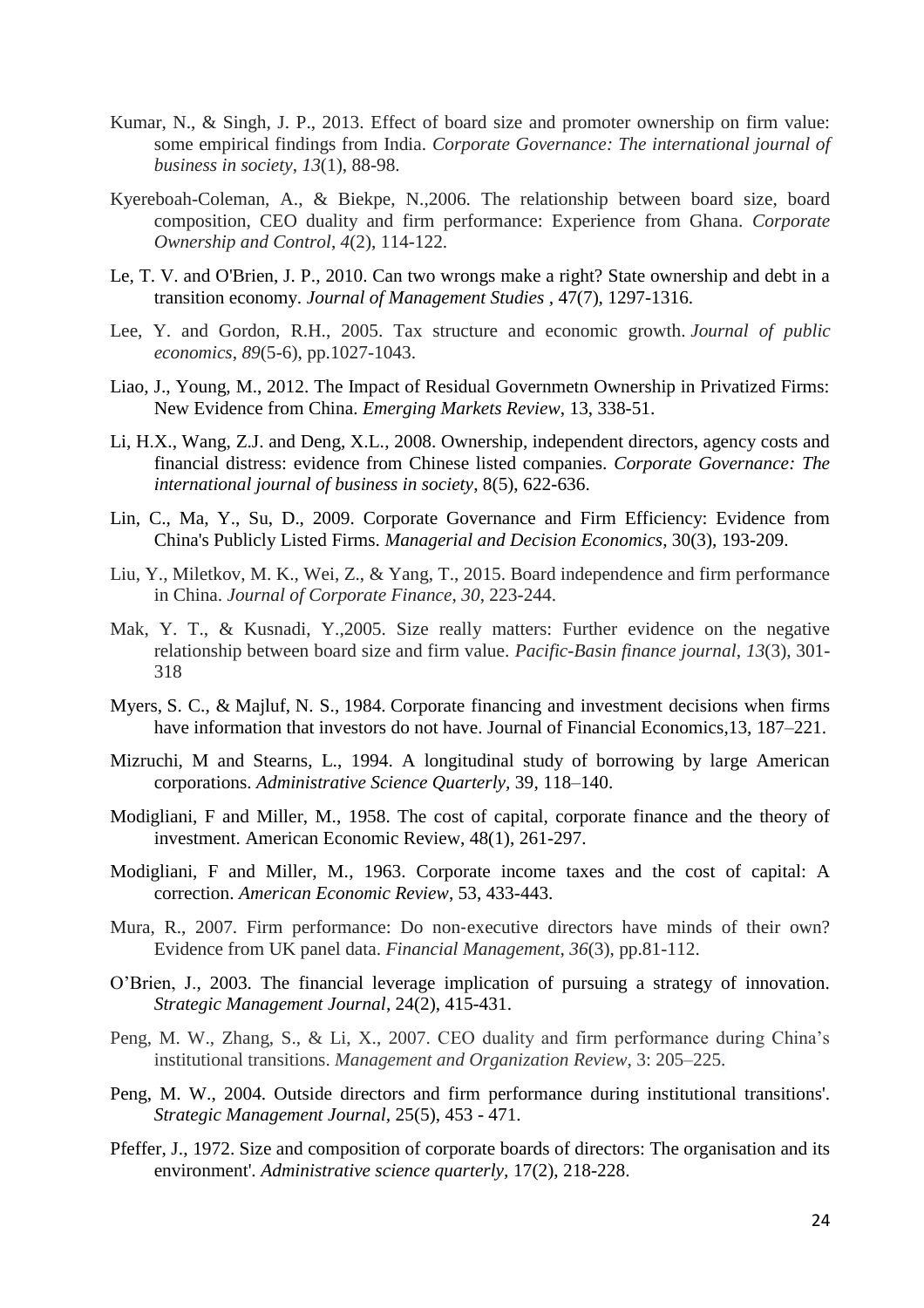- <span id="page-25-0"></span>Pfeffer, J., and Salancik, G. R., 1978. The external control of organizations: A resource dependence perspective. New York: Harper and Row.
- Porter, M.E.,1980. *Competitive strategy: Techniques for analyzing industries and competitors*, New York: free press.
- Ramdani, D., & Witteloostuijn, A. V., 2010. The impact of board independence and CEO duality on firm performance: A quantile regression analysis for Indonesia, Malaysia, South Korea and Thailand. *British Journal of Management*, *21*(3), 607-627
- Rashid, A., De Zoysa, A., Lodh, S. and Rudkin, K., 2010. Board composition and firm performance: Evidence from Bangladesh. *Australasian Accounting Business and Finance Journal*, 4(1), 76-96.
- Raymar, S., 1991. A model of financial leverage when earnings are mean-reverting. *Journal of Financial and Quantitative Analysis*, *26*(03), 327-344.
- Ruigrok, W., Peck, S.I. and Keller, H., 2006. Board characteristics and involvement in strategic decision making: evidence from Swiss companies. *Journal of Management Studies*, 43 (5), 1201-1226.
- Salim, M. and Yadav, R., 2012. Financial leverage and firm performance: Evidence from Malaysian listed companies. *Procedia-Social and Behavioral Sciences*, *65*, 156-166
- Sarkar, J. and Sarkar, S., 2008. Debts and corporate governance in emerging economies. *Economics of transition,* 16(2), 293-334.
- Shukeri, S. N., Shin, O. W., & Shaari, M. S.,2012. Does board of director's characteristics affect firm performance? Evidence from Malaysian public listed companies. *International Business Research*, *5*(9), 120.
- Simerly, R. L. and Li, M. F., 2000. Environmental dynamism, financial leverage and performance: a theoretical integration and empirical test. *Strategic Management Journal*, 21, 31–49.
- Tian, J and Lau, CM., 2001. Board composition, leadership structure, and performance in Chinese shareholding companies. *Asia Pacific Journal of Management,* 18, 245–263.
- Tian, L., Estrin, S. 2008. Retained State Shareholding in Chinese Plcs: Does Government Ownership Always Reduce Corporate Value?. *Journal of Comparative Economics*, 36, 74-89.
- Trading Economics.,2019. Vietnam Lending interest rate.

<https://tradingeconomics.com/vietnam/lending-interest-rate-percent-wb-data.html>

- Tran, N.M., Nonneman, W. and Jorissen, A., 2014. Government ownership and firm performance: the case of Vietnam. *International Journal of Economics and Financial Issues*, *4*(3), 628-650
- Vithessonthi, C., & Tongurai, J.,2015 a. The effect of leverage on performance: Domesticallyoriented versus internationally-oriented firms. *Research in International Business and Finance*, *34*, 265-280.
- Vithessonthi, C., & Tongurai, J.,2015 b. The effect of firm size on the leverage–performance relationship during the financial crisis of 2007–2009. *Journal of Multinational Financial Management*, *29*, 1-29.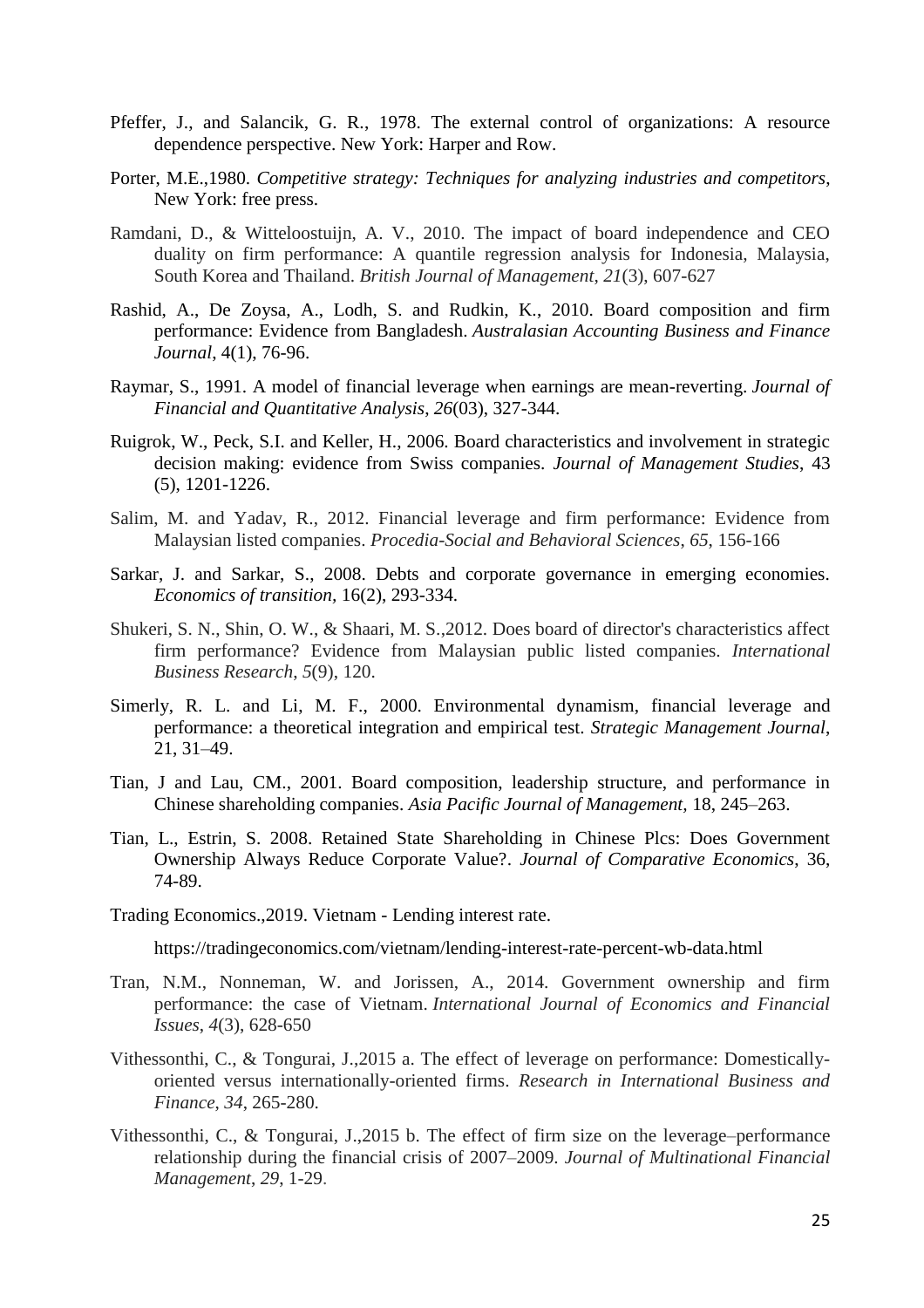- Wen, Y., Rwegasira, K. and Bilderbeek, J., 2002. Corporate governance and financial leverage decisions of the Chinese listed firms. *Corporate Governance: An International Review*, 10(2), pp.75-83.
- Vietnam National Financial Supervision Commintee.,2018. Summmary Report of Vietnam Financial Market 2018. [http://nfsc.gov.vn/vi/bao-cao-giam-sat/bao-cao-tom-tat-tong](http://nfsc.gov.vn/vi/bao-cao-giam-sat/bao-cao-tom-tat-tong-quan-thi-truong-tai-chinh-viet-nam-nam-2018/)[quan-thi-truong-tai-chinh-viet-nam-nam-2018/](http://nfsc.gov.vn/vi/bao-cao-giam-sat/bao-cao-tom-tat-tong-quan-thi-truong-tai-chinh-viet-nam-nam-2018/)
- Vo, X.V. and Ellis, C., 2017. An empirical investigation of debt financing and firm value in Vietnam. Finance Research Letters, 22: 90-94
- Williamson, O. E., 1967. Hierarchical Control and Optimum Firm Size. Journal of Political Economy, 53 (2), 123-138.
- Wooldridge, J.M., 2010. Econometric analysis of cross section and panel data. MIT press.
- World Bank., 2006. Overview of the capital markets in Vietnam and directions for development. Washington, DC: World Bank. Available at

[http://documents.worldbank.org/curated/en/799361468350165858/Overview-of-the](http://documents.worldbank.org/curated/en/799361468350165858/Overview-of-the-capital-markets-in-Vietnam-and-directions-for-development)[capital-markets-in-Vietnam-and-directions-for-development](http://documents.worldbank.org/curated/en/799361468350165858/Overview-of-the-capital-markets-in-Vietnam-and-directions-for-development)

World Bank., 2018. Vietnam Overview. Available at

<https://www.worldbank.org/en/country/vietnam/overview>

- Yan Lam, T., & Kam Lee, S.,2008. CEO duality and firm performance: evidence from Hong Kong. *Corporate Governance: The international journal of business in society*, *8*(3), 299- 316.
- Yang, T., & Zhao, S., 2014. CEO duality and firm performance: Evidence from an exogenous shock to the competitive environment. *Journal of Banking & Finance*, *49*, 534-552.
- Young, M.N., Peng, M.W., Ahlstrom, D., Bruton, G.D. and Jiang, Y., 2008. Corporate governance in emerging economies: A review of the principal–principal perspective. *Journal of Management studies*, *45*(1), 196-220.
- Yu, M., 2013. State ownership and firm performance: Empirical evidence from Chinese listed companies. *China Journal of Accounting Research*, *6*(2), 75-87

## **Appendix**

## **Table A: Industry-based classification of the sample**

|            |                                   | <i><b>Observations</b></i> |
|------------|-----------------------------------|----------------------------|
| Industry   | Description                       | $(2011 - 2015)$            |
| Industry 1 | Agriculture, forestry and fishing | 15                         |
| Industry 2 | Mining and quarrying              | 85                         |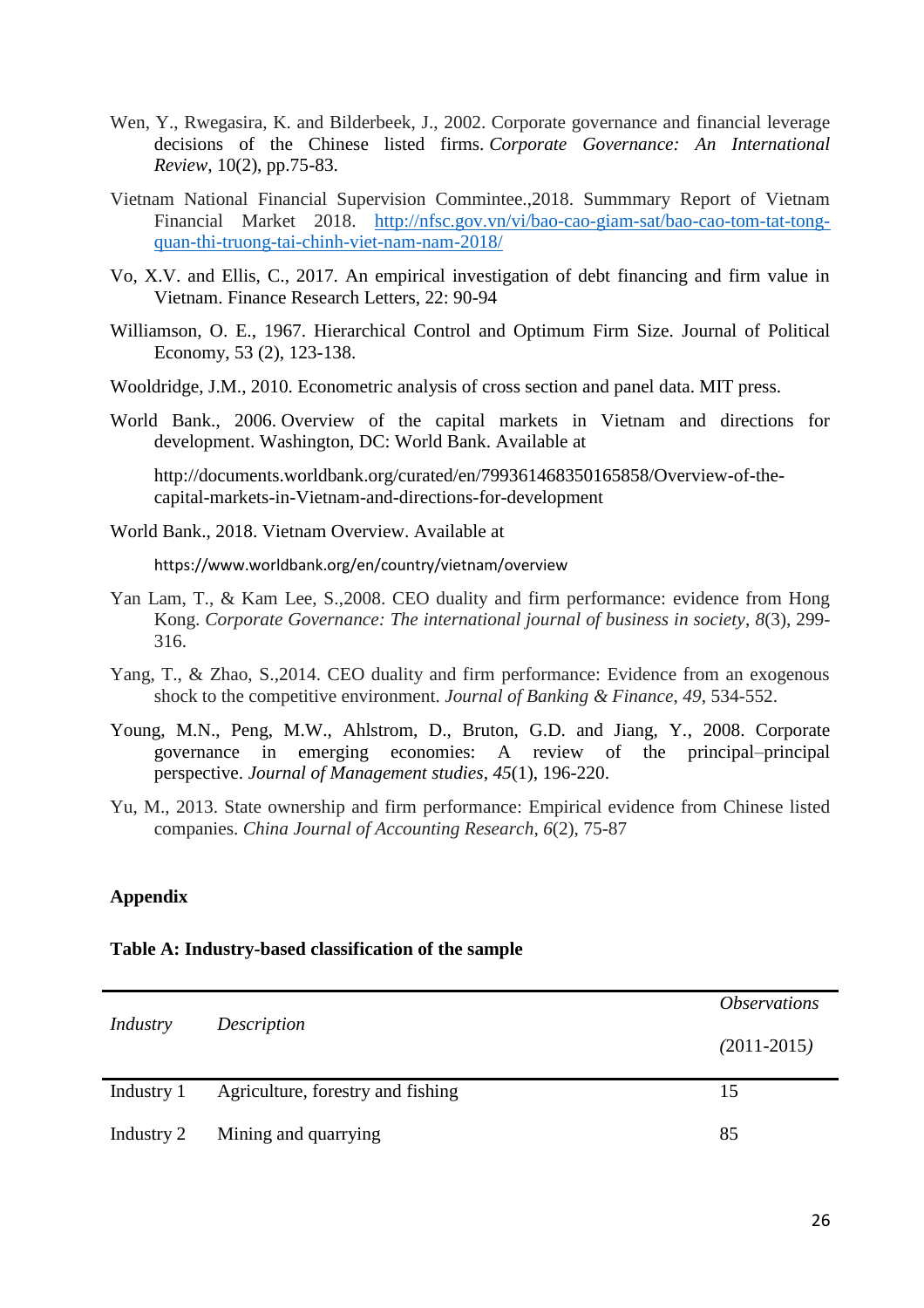| Manufacturing                                       | 405 |
|-----------------------------------------------------|-----|
| Electricity, Gas, Steam and Air Conditioning supply | 115 |
| Water supply                                        | 30  |
| Construction                                        | 425 |
| Wholesale and retail trade                          | 155 |
| Transportation and storage                          | 100 |
| Accommodation and food service activities           | 35  |
| Information and communication                       | 40  |
| Professional, Scientific and technical activities   | 30  |
| Industry 12 Administrative and supportive service   | 15  |
| Arts, entertainment and recreation                  | 25  |
|                                                     |     |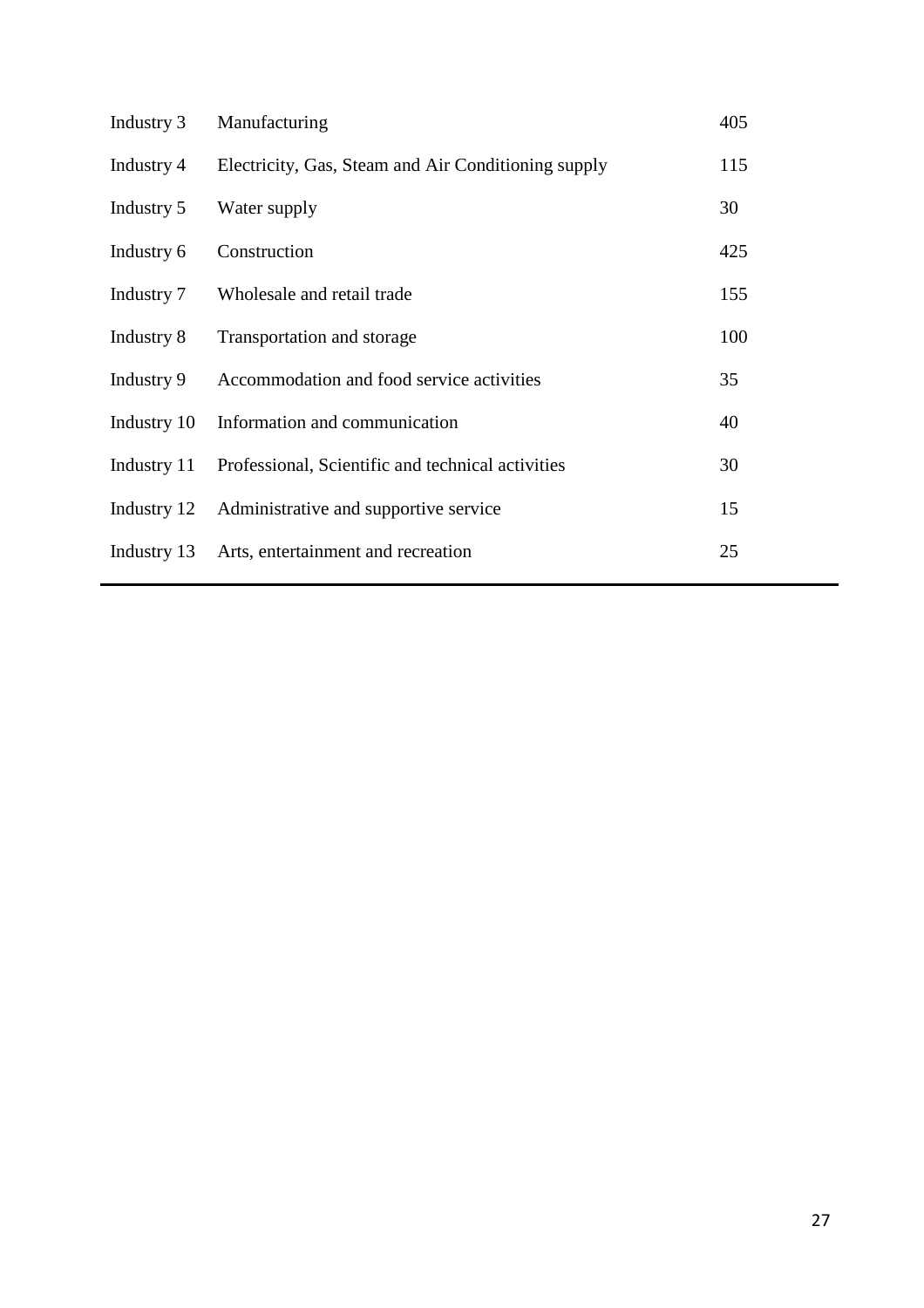## **Table 1. Correlation matrix**

|            | <b>ROA</b> | <b>ROE</b> | DE       | <b>Bsize</b> | ID       | Duality  | <b>CEO</b><br>own | SO <sub>1</sub> | $DE*$<br><b>Bsize</b> | $DE*ID$  | $DE*$<br>Dual | $DE*$<br><b>CEO</b><br>own | DE*SO    | Firsm<br>size | <b>GDP</b> | Fin<br>Dep | <b>VIF</b> |
|------------|------------|------------|----------|--------------|----------|----------|-------------------|-----------------|-----------------------|----------|---------------|----------------------------|----------|---------------|------------|------------|------------|
| <b>ROA</b> |            |            |          |              |          |          |                   |                 |                       |          |               |                            |          |               |            |            |            |
| <b>ROE</b> | 0.150      |            |          |              |          |          |                   |                 |                       |          |               |                            |          |               |            |            |            |
| Debtratio  | $-0.010$   | $-0.810$   | -1       |              |          |          |                   |                 |                       |          |               |                            |          |               |            |            | 1.12       |
| Boardsize  | 0.000      | 0.010      | $-0.013$ | 1            |          |          |                   |                 |                       |          |               |                            |          |               |            |            | 1.24       |
| ID         | 0.011      | 0.056      | 0.016    | 0.108        | 1        |          |                   |                 |                       |          |               |                            |          |               |            |            | 1.12       |
| CEODuality | $-0.029$   | $-0.005$   | 0.011    | $-0.026$     | $-0.249$ |          |                   |                 |                       |          |               |                            |          |               |            |            | 1.46       |
| CEOown     | $-0.062$   | $-0.004$   | 0.002    | 0.005        | $-0.087$ | 0.178    |                   |                 |                       |          |               |                            |          |               |            |            | 1.98       |
| SO         | $-0.033$   | $-0.006$   | $-0.006$ | $-0.231$     | $-0.010$ | $-0.171$ | $-0.091$          |                 |                       |          |               |                            |          |               |            |            | 1.27       |
| DE*Bsize   | 0.009      | 0.810      | 0.999    | $-0.002$     | 0.017    | 0.011    | 0.002             | $-0.007$        |                       |          |               |                            |          |               |            |            | 1.27       |
| $DE*ID$    | 0.065      | 0.491      | $-0.882$ | 0.015        | 0.038    | $-0.029$ | $-0.002$          | 0.013           | $-0.883$              |          |               |                            |          |               |            |            | 1.69       |
| DE*Dual    | $-0.119$   | $-0.038$   | 0.037    | $-0.033$     | $-0.150$ | 0.482    | 0.095             | $-0.026$        | 0.032                 | $-0.014$ |               |                            |          |               |            |            | 1.36       |
| DE*CEOown  | 0.012      | $-0.809$   | 0.998    | $-0.011$     | 0.012    | 0.019    | 0.049             | $-0.010$        | 0.997                 | $-0.880$ | 0.044         |                            |          |               |            |            | 1.77       |
| DE*SO      | 0.008      | 0.760      | 0.964    | $-0.010$     | 0.013    | 0.003    | $-0.006$          | 0.067           | 0.971                 | $-0.878$ | 0.022         | 0.963                      |          |               |            |            | 1.14       |
| Firmsize   | 0.065      | 0.010      | 0.006    | 0.262        | 0.131    | 0.015    | $-0.067$          | 0.036           | 0.008                 | $-0.005$ | 0.016         | 0.002                      | 0.003    |               |            |            | 1.12       |
| <b>GDP</b> | 0.007      | 0.010      | $-0.030$ | 0.037        | 0.104    | $-0.044$ | 0.012             | $-0.016$        | $-0.029$              | 0.052    | 0.038         | $-0.030$                   | $-0.033$ | 0.025         |            |            | 1.06       |
| FinDep     | 0.057      | 0.006      | $-0.028$ | 0.031        | 0.039    | $-0.002$ | $-0.009$          | $-0.010$        | $-0.027$              | 0.036    | 0.022         | $-0.031$                   | $-0.023$ | 0.009         | 0.191      |            | 1.04       |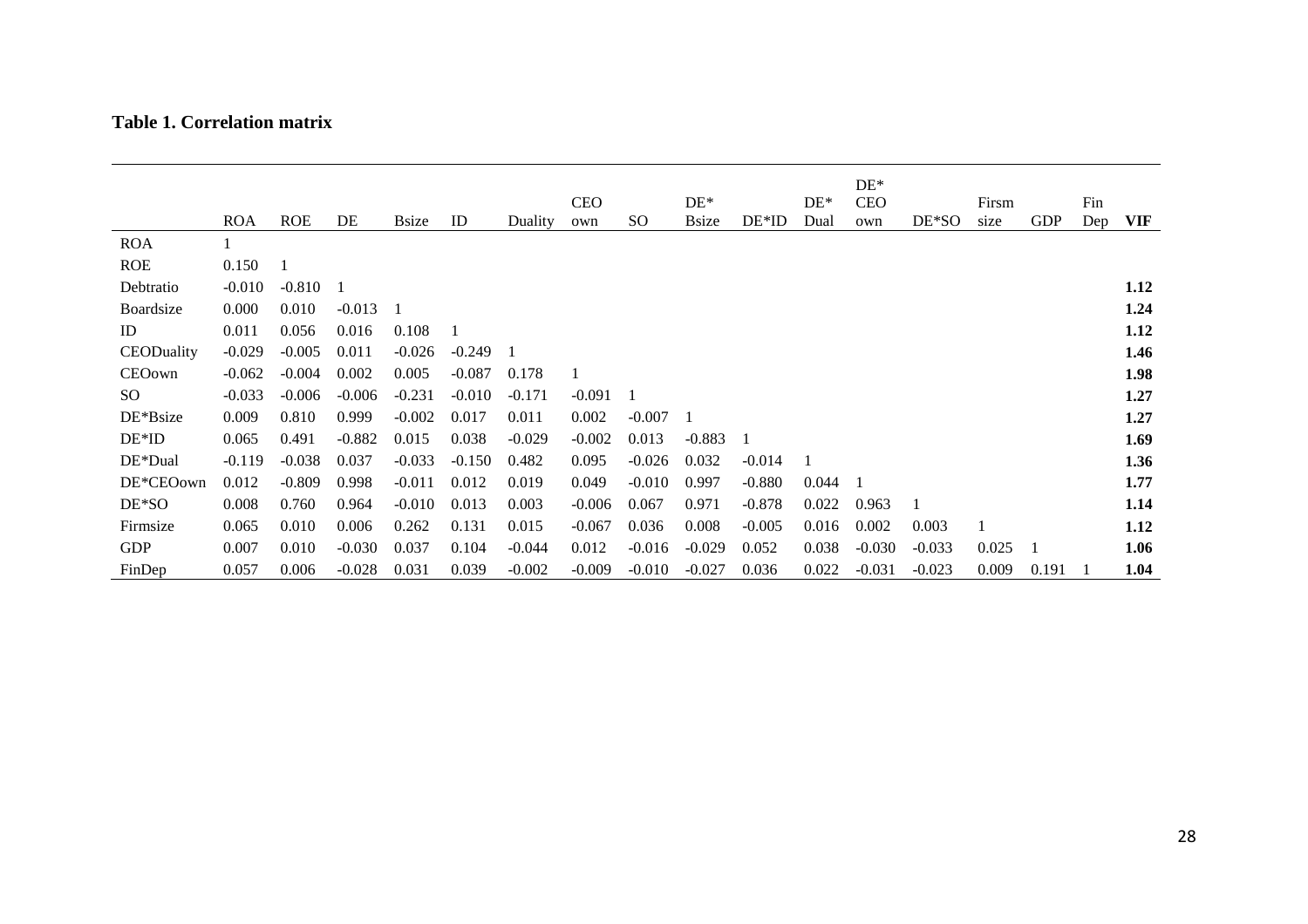## **Table 2. Descriptive Statitic**

| Variable        | Obs  | Mean     | Std. Dev | Min      | Max      |
|-----------------|------|----------|----------|----------|----------|
| <b>ROA</b>      | 1450 | 0.060    | 0.082    | $-0.489$ | 1.349    |
| <b>ROE</b>      | 1450 | 0.069    | 0.103    | $-0.625$ | 2.053    |
| Debtratio       | 1450 | 0.181    | 0.019    | 0.000    | 0.740    |
| Boardsize       | 1450 | 5.417    | 1.141    | 0.000    | 12.000   |
| ID              | 1450 | 0.515    | 0.178    | 0.000    | 1.000    |
| CEODuality      | 1450 | 0.285    | 0.451    | 0.000    | 1.000    |
| CEOOwnership    | 1450 | 0.039    | 0.046    | 0.000    | 0.647    |
| SO <sub>1</sub> | 1450 | 0.360    | 0.215    | 0.000    | 0.892    |
| Firmsize        | 1450 | 1.210    | 2.850    | 0.005    | 30.100   |
| <b>GDP</b>      | 1450 | 2111.974 | 160.637  | 1886.672 | 2365.622 |
| FinDep          | 1450 | 0.180    | 0.027    | 0.150    | 0.210    |

*Note: Firm size is measured by total asset in trillion VND; GDP is measured by GDP per capita in USD*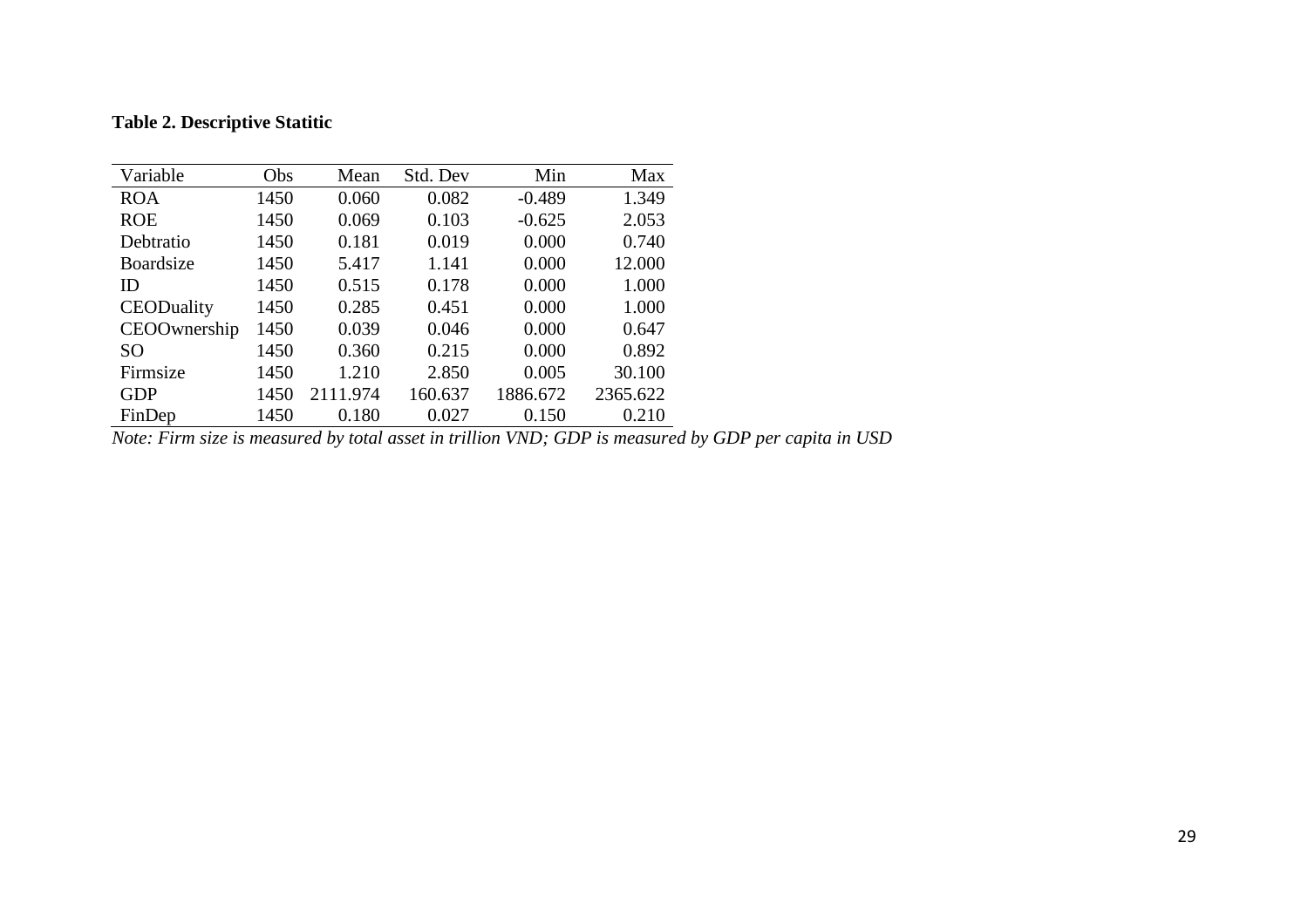|                        |          | Board Size and Debt Ratio interaction |            |         |          |            | <b>Board Composition and Debt Ratio interaction</b> | <b>CEO Duality and Debt Ratio interaction</b> |            |         |            |         |
|------------------------|----------|---------------------------------------|------------|---------|----------|------------|-----------------------------------------------------|-----------------------------------------------|------------|---------|------------|---------|
|                        |          | <b>ROA</b>                            | <b>ROE</b> |         |          | <b>ROA</b> |                                                     | <b>ROE</b>                                    | <b>ROA</b> |         | <b>ROE</b> |         |
|                        | Coef.    | P value                               | Coef.      | P value | Coef.    | P value    | Coef.                                               | P value                                       | Coef.      | P value | Coef.      | P value |
| Lag DE                 | $-0.010$ | 0.005                                 | $-0.161$   | 0.007   | $-0.003$ | 0.000      | $-0.057$                                            | 0.000                                         | $-0.003$   | 0.000   | $-0.054$   | 0.000   |
| Lag Boardsize          | 0.026    | 0.048                                 | 0.046      | 0.042   | 0.002    | 0.036      | 0.017                                               | 0.021                                         | 0.002      | 0.045   | 0.015      | 0.037   |
| Lag ID                 | 0.009    | 0.588                                 | 0.201      | 0.644   | 0.012    | 0.043      | 0.114                                               | 0.059                                         | 0.015      | 0.036   | $-0.259$   | 0.554   |
| Lag CEODuality         | 0.011    | 0.098                                 | 0.058      | 0.745   | 0.011    | 0.097      | 0.059                                               | 0.742                                         | $-0.027$   | 0.001   | $-0.193$   | 0.379   |
| Lag CEOown             | $-0.139$ | 0.024                                 | $-0.673$   | 0.690   | $-0.139$ | 0.023      | $-0.715$                                            | 0.342                                         | $-0.134$   | 0.029   | $-0.654$   | 0.699   |
| Lag SO                 | $-0.026$ | 0.012                                 | $-0.075$   | 0.043   | $-0.026$ | 0.055      | $-0.074$                                            | 0.844                                         | $-0.028$   | 0.040   | $-0.042$   | 0.910   |
| <b>Lag Interaction</b> | 0.036    | 0.049                                 | 0.020      | 0.019   | 0.029    | 0.020      | 0.077                                               | 0.034                                         | $-0.009$   | 0.122   | $-0.077$   | 0.295   |
| Lag Firmsize           | 0.017    | 0.096                                 | 0.018      | 0.530   | 0.017    | 0.096      | 0.016                                               | 0.583                                         | 0.019      | 0.071   | 0.018      | 0.536   |
| Lag Industry 1         | 0.095    | 0.098                                 | 1.660      | 0.292   | 0.100    | 0.080      | 1.763                                               | 0.262                                         | 0.093      | 0.002   | 1.787      | 0.255   |
| Lag Industry 2         | $-0.097$ | 0.145                                 | $-1.058$   | 0.562   | $-0.096$ | 0.148      | $-1.026$                                            | 0.574                                         | $-0.089$   | 0.178   | $-0.963$   | 0.598   |
| Lag Industry 3         | 0.316    | 0.090                                 | 1.440      | 0.779   | 0.340    | 0.070      | 1.200                                               | 0.816                                         | 0.415      | 0.027   | 2.475      | 0.633   |
| Lag Industry 4         | 0.378    | 0.021                                 | 2.322      | 0.608   | $-0.375$ | 0.022      | $-2.535$                                            | 0.575                                         | $-0.364$   | 0.026   | $-2.284$   | 0.614   |
| Lag Industry 5         | 0.101    | 0.001                                 | $-2.786$   | 0.017   | 0.096    | 0.118      | $-2.749$                                            | 0.105                                         | 0.101      | 0.098   | $-2.835$   | 0.094   |
| Lag Industry 6         | 0.316    | 0.263                                 | 1.458      | 0.851   | 0.306    | 0.277      | 1.637                                               | 0.833                                         | 0.280      | 0.318   | 1.123      | 0.885   |
| Lag Industry 7         | $-0.065$ | 0.736                                 | $-1.125$   | 0.833   | $-0.088$ | 0.651      | $-0.859$                                            | 0.873                                         | $-0.169$   | 0.386   | $-2.176$   | 0.686   |
| Lag Industry 8         | $-0.047$ | 0.025                                 | $-0.592$   | 0.019   | $-0.038$ | 0.059      | $-0.775$                                            | 0.095                                         | 0.027      | 0.900   | 0.052      | 0.993   |
| Lag Industry 9         | 0.025    | 0.690                                 | 3.292      | 0.060   | 0.027    | 0.673      | 3.290                                               | 0.060                                         | 0.013      | 0.831   | 3.216      | 0.067   |
| Lag Industry 10        | $-0.027$ | 0.951                                 | 6.320      | 0.595   | 0.017    | 0.969      | 7.079                                               | 0.551                                         | $-0.001$   | 0.999   | 7.647      | 0.519   |
| Lag Industry 11        | 0.174    | 0.423                                 | 2.150      | 0.720   | 0.161    | 0.460      | $-2.318$                                            | 0.699                                         | 0.201      | 0.352   | $-2.236$   | 0.709   |
| Lag Industry 12        | 0.068    | 0.198                                 | 1.293      | 0.377   | 0.070    | 0.190      | 1.403                                               | 0.337                                         | 0.059      | 0.264   | 1.299      | 0.375   |
| Lag Industry 13        | 0.116    | 0.317                                 | 2.969      | 0.353   | $-0.113$ | 0.330      | 3.010                                               | 0.346                                         | $-0.133$   | 0.249   | 2.898      | 0.365   |
| Lag GDPpercap          | 0.048    | 0.034                                 | 0.027      | 0.069   | 0.082    | 0.038      | 0.040                                               | 0.006                                         | 0.075      | 0.038   | 0.042      | 0.061   |
| Lag Findep             | 0.142    | 0.241                                 | 0.520      | 0.909   | 0.129    | 0.436      | 0.567                                               | 0.901                                         | 0.081      | 0.026   | 1.259      | 0.784   |
| Constant               | $-0.043$ | 0.749                                 | $-0.779$   | 0.033   | $-0.038$ | 0.779      | $-0.948$                                            | 0.798                                         | $-0.022$   | 0.868   | $-1.133$   | 0.759   |
| R-Squared              | 0.132    |                                       | 0.113      |         | 0.124    |            | 0.101                                               |                                               | 0.109      |         | 0.098      |         |
| Prob > F               | 0.000    |                                       | 0.000      |         | 0.000    |            | 0.000                                               |                                               | 0.000      |         | 0.000      |         |

# **Table 3: 2SLS IV regression results – The moderating roles of Board Size, Board Composition, and CEO Duality**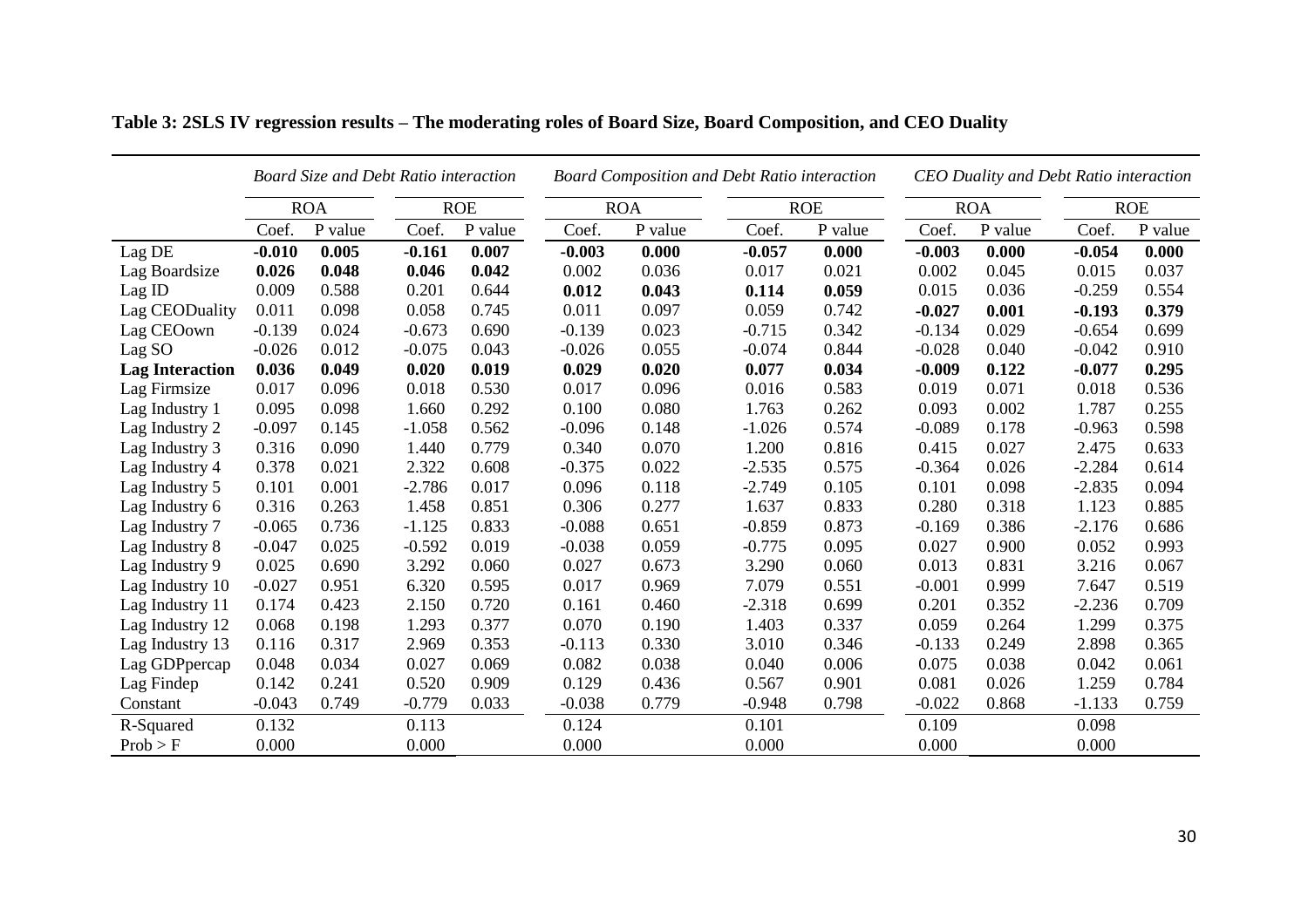|                        |          |            | CEO Ownership and Debt Ratio interaction |            | State Ownership and Debt Ratio interaction |            |          |            |  |  |  |
|------------------------|----------|------------|------------------------------------------|------------|--------------------------------------------|------------|----------|------------|--|--|--|
|                        |          | <b>ROA</b> |                                          | <b>ROE</b> |                                            | <b>ROA</b> |          | <b>ROE</b> |  |  |  |
|                        | Coef.    | P value    | Coef.                                    | P value    | Coef.                                      | P value    | Coef.    | P value    |  |  |  |
| Lag DE                 | $-0.005$ | 0.000      | 0.049                                    | 0.013      | $-0.003$                                   | 0.000      | $-0.047$ | 0.001      |  |  |  |
| Lag Boardsize          | 0.002    | 0.004      | 0.016                                    | 0.029      | 0.002                                      | 0.030      | 0.016    | 0.029      |  |  |  |
| $Lag$ ID               | 0.008    | 0.011      | 0.210                                    | 0.629      | 0.009                                      | 0.079      | 0.206    | 0.635      |  |  |  |
| Lag CEODuality         | $-0.011$ | 0.093      | $-0.059$                                 | 0.742      | $-0.011$                                   | 0.097      | $-0.050$ | 0.776      |  |  |  |
| Lag CEOown             | 0.231    | 0.006      | 0.793                                    | 0.733      | 0.140                                      | 0.023      | 0.678    | 0.007      |  |  |  |
| Lag SO                 | $-0.025$ | 0.063      | $-0.062$                                 | 0.037      | $-0.027$                                   | 0.072      | $-0.546$ | 0.007      |  |  |  |
| <b>Lag Interaction</b> | 0.053    | 0.113      | 0.052                                    | 0.452      | 0.078                                      | 0.033      | 0.285    | 0.005      |  |  |  |
| Lag Firmsize           | 0.000    | 0.091      | 0.000                                    | 0.566      | 0.000                                      | 0.101      | 0.000    | 0.578      |  |  |  |
| Lag Industry 1         | 0.097    | 0.090      | 1.826                                    | 0.245      | 0.098                                      | 0.086      | 1.601    | 0.307      |  |  |  |
| Lag Industry 2         | $-0.093$ | 0.162      | $-1.019$                                 | 0.577      | $-0.096$                                   | 0.149      | $-1.159$ | 0.524      |  |  |  |
| Lag Industry 3         | 0.319    | 0.087      | 1.693                                    | 0.742      | 0.322                                      | 0.084      | 1.177    | 0.818      |  |  |  |
| Lag Industry 4         | $-0.380$ | 0.021      | $-2.418$                                 | 0.043      | $-0.379$                                   | 0.021      | $-2.768$ | 0.540      |  |  |  |
| Lag Industry 5         | 0.104    | 0.091      | $-2.844$                                 | 0.093      | 0.099                                      | 0.109      | $-2.486$ | 0.141      |  |  |  |
| Lag Industry 6         | 0.315    | 0.264      | 1.411                                    | 0.856      | 0.315                                      | 0.264      | 1.343    | 0.862      |  |  |  |
| Lag Industry 7         | $-0.070$ | 0.718      | $-1.353$                                 | 0.800      | $-0.073$                                   | 0.708      | $-0.064$ | 0.990      |  |  |  |
| Lag Industry 8         | $-0.049$ | 0.818      | $-0.552$                                 | 0.925      | $-0.046$                                   | 0.829      | $-0.670$ | 0.908      |  |  |  |
| Lag Industry 9         | 0.018    | 0.773      | 3.310                                    | 0.060      | 0.027                                      | 0.676      | 3.030    | 0.083      |  |  |  |
| Lag Industry 10        | 0.019    | 0.965      | 7.642                                    | 0.519      | 0.002                                      | 0.997      | 5.647    | 0.633      |  |  |  |
| Lag Industry 11        | 0.168    | 0.439      | $-2.513$                                 | 0.675      | 0.166                                      | 0.447      | $-1.661$ | 0.781      |  |  |  |
| Lag Industry 12        | 0.074    | 0.165      | 1.393                                    | 0.341      | 0.071                                      | 0.182      | 1.039    | 0.478      |  |  |  |
| Lag Industry 13        | $-0.110$ | 0.341      | 3.056                                    | 0.339      | $-0.113$                                   | 0.329      | 2.625    | 0.411      |  |  |  |
| Lag GDPpercap          | 0.011    | 0.052      | 0.042                                    | 0.010      | 0.080                                      | 0.031      | 0.023    | 0.049      |  |  |  |
| Lag Findep             | 0.127    | 0.444      | 0.801                                    | 0.861      | 0.136                                      | 0.413      | 0.114    | 0.980      |  |  |  |
| Constant               | $-0.034$ | 0.801      | $-0.997$                                 | 0.787      | $-0.037$                                   | 0.782      | $-0.244$ | 0.947      |  |  |  |
| R-Squared              | 0.131    |            | 0.100                                    |            | 0.127                                      |            | 0.117    |            |  |  |  |
| Prob > F               | 0.000    |            | 0.000                                    |            | 0.000                                      |            | 0.000    |            |  |  |  |

| Table 4: 2SLS IV regression results - The moderating roles of CEO Ownership and State Ownership |  |  |  |
|-------------------------------------------------------------------------------------------------|--|--|--|
|                                                                                                 |  |  |  |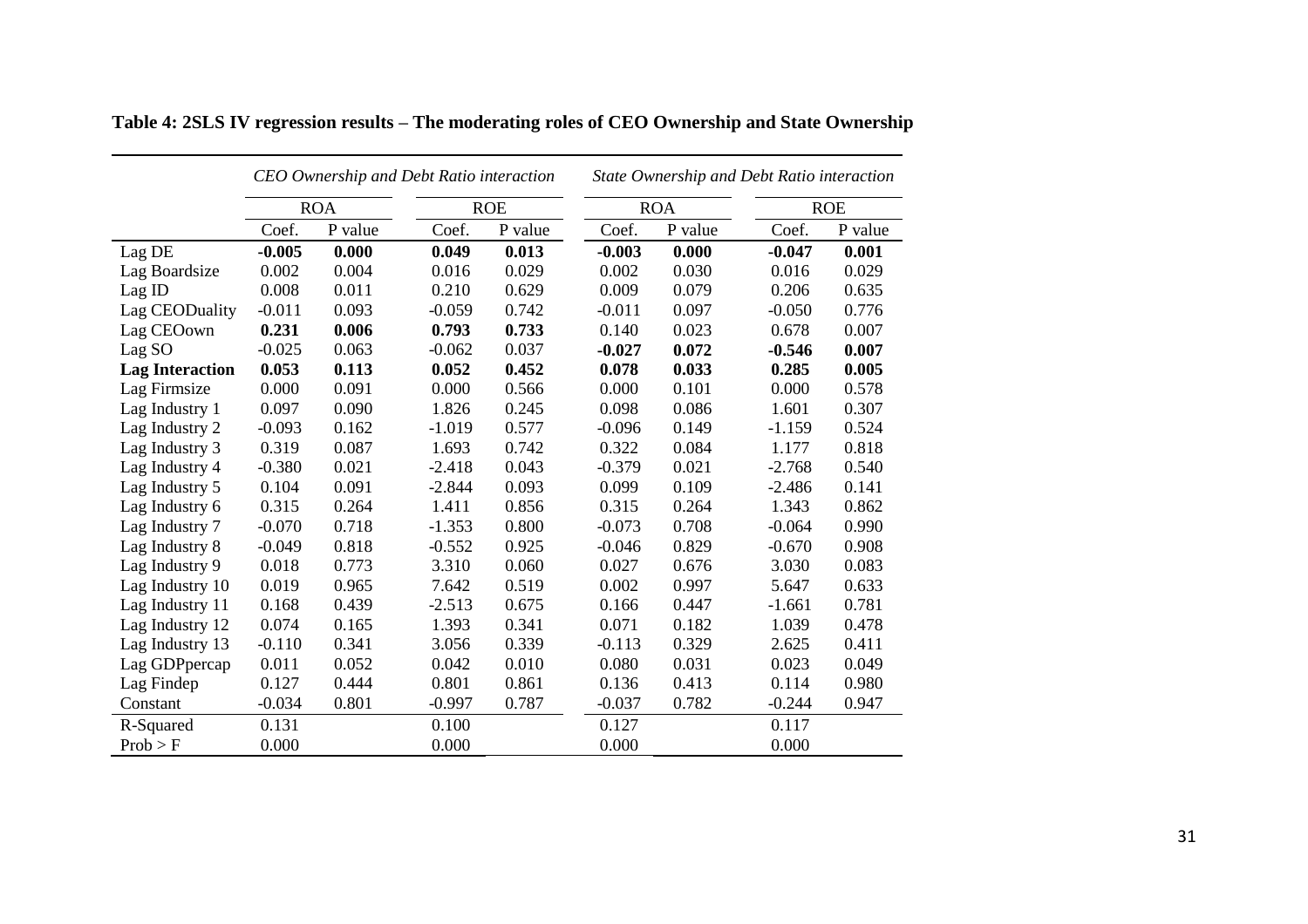|                        |          | Board Size and Debt Ratio interaction |          |            | <b>Board Composition and Debt Ratio interaction</b> | <b>CEO Duality and Debt Ratio interaction</b> |            |         |          |            |            |         |
|------------------------|----------|---------------------------------------|----------|------------|-----------------------------------------------------|-----------------------------------------------|------------|---------|----------|------------|------------|---------|
|                        |          | <b>ROA</b>                            |          | <b>ROE</b> | <b>ROA</b>                                          |                                               | <b>ROE</b> |         |          | <b>ROA</b> | <b>ROE</b> |         |
|                        | Coef.    | P value                               | Coef.    | P value    | Coef.                                               | P value                                       | Coef.      | P value | Coef.    | P value    | Coef.      | P value |
| Lag Profitability      | 0.112    | 0.145                                 | 0.330    | 0.328      | 0.081                                               | 0.192                                         | $-0.140$   | 0.452   | 0.118    | 0.169      | 0.090      | 0.552   |
| Lag DE                 | $-0.001$ | 0.006                                 | $-0.185$ | 0.027      | $-0.002$                                            | 0.000                                         | $-0.006$   | 0.001   | $-0.002$ | 0.000      | $-0.004$   | 0.677   |
| Lag Boardsize          | 0.002    | 0.027                                 | 0.041    | 0.535      | 0.001                                               | 0.816                                         | 0.009      | 0.865   | 0.002    | 0.017      | 0.096      | 0.052   |
| Lag ID                 | 0.018    | 0.073                                 | 0.732    | 0.063      | 0.024                                               | 0.048                                         | 0.947      | 0.002   | 0.019    | 0.015      | 1.060      | 0.237   |
| Lag CEODuality         | $-0.025$ | 0.166                                 | $-0.175$ | 0.025      | $-0.023$                                            | 0.014                                         | $-0.286$   | 0.261   | $-0.005$ | 0.086      | $-0.132$   | 0.159   |
| Lag CEOown             | $-0.040$ | 0.698                                 | $-1.804$ | 0.341      | 0.044                                               | 0.656                                         | 0.819      | 0.447   | 0.045    | 0.033      | 1.128      | 0.025   |
| Lag SO                 | $-0.072$ | 0.016                                 | $-0.015$ | 0.091      | $-0.084$                                            | 0.084                                         | $-1.384$   | 0.014   | $-0.094$ | 0.044      | $-0.962$   | 0.061   |
| <b>Lag Interaction</b> | 0.046    | 0.017                                 | 0.038    | 0.025      | 0.036                                               | 0.048                                         | 0.176      | 0.013   | $-0.005$ | 0.487      | $-0.180$   | 0.414   |
| Lag Firmsize           | 0.026    | 0.913                                 | $-0.024$ | 0.557      | 0.054                                               | 0.819                                         | 0.016      | 0.052   | 0.010    | 0.045      | $-0.014$   | 0.658   |
| Lag GDPpercap          | 0.142    | 0.071                                 | 0.490    | 0.120      | 0.019                                               | 0.021                                         | 0.101      | 0.321   | 0.212    | 0.051      | 0.186      | 0.125   |
| Lag Findep             | 1.394    | 0.302                                 | 10.479   | 0.664      | 1.408                                               | 0.278                                         | 16.955     | 0.183   | 1.614    | 0.223      | 17.376     | 0.489   |
| Lag Industry 1         | 1.214    | 0.064                                 | 20.139   | 0.032      | 1.013                                               | 0.087                                         | 8.945      | 0.247   | 1.086    | 0.084      | 19.351     | 0.135   |
| Lag Industry 2         | $-0.161$ | 0.688                                 | 12.253   | 0.308      | $-0.084$                                            | 0.830                                         | $-8.207$   | 0.098   | $-0.228$ | 0.553      | $-13.530$  | 0.175   |
| Lag Industry 3         | 1.141    | 0.085                                 | $-2.491$ | 0.769      | 1.129                                               | 0.091                                         | $-1.233$   | 0.814   | 1.132    | 0.187      | $-2.009$   | 0.778   |
| Lag Industry 4         | 0.043    | 0.958                                 | 9.136    | 0.732      | 0.078                                               | 0.921                                         | 8.677      | 0.304   | 0.163    | 0.844      | 9.425      | 0.730   |
| Lag Industry 5         | 0.677    | 0.025                                 | 18.273   | 0.091      | 0.560                                               | 0.353                                         | 2.330      | 0.818   | 0.732    | 0.024      | 16.049     | 0.304   |
| Lag Industry 6         | 0.904    | 0.308                                 | $-2.605$ | 0.817      | 0.827                                               | 0.345                                         | $-2.512$   | 0.530   | 0.898    | 0.309      | $-0.965$   | 0.922   |
| Lag Industry 7         | $-0.596$ | 0.811                                 | 11.363   | 0.737      | $-0.747$                                            | 0.758                                         | 11.607     | 0.672   | 0.159    | 0.952      | 8.855      | 0.840   |
| Lag Industry 8         | $-0.723$ | 0.036                                 | $-7.816$ | 0.007      | $-0.568$                                            | 0.037                                         | $-0.212$   | 0.977   | $-0.800$ | 0.032      | $-9.527$   | 0.048   |
| Lag Industry 9         | 0.208    | 0.245                                 | 12.856   | 0.242      | 0.110                                               | 0.515                                         | 2.779      | 0.381   | 0.281    | 0.154      | 13.162     | 0.364   |
| Lag Industry 10        | 0.262    | 0.687                                 | 20.086   | 0.355      | $-0.040$                                            | 0.936                                         | $-4.999$   | 0.591   | 0.234    | 0.718      | 13.796     | 0.512   |
| Lag Industry 11        | 0.066    | 0.878                                 | $-5.582$ | 0.433      | 0.105                                               | 0.808                                         | 0.274      | 0.939   | 0.034    | 0.939      | $-2.377$   | 0.609   |
| Lag Industry 12        | $-0.124$ | 0.029                                 | $-2.248$ | 0.048      | $-0.103$                                            | 0.047                                         | $-1.786$   | 0.101   | $-0.086$ | 0.027      | $-2.116$   | 0.017   |
| Lag Industry 13        | $-0.485$ | 0.367                                 | $-7.447$ | 0.118      | $-0.443$                                            | 0.400                                         | $-5.891$   | 0.140   | $-0.427$ | 0.427      | $-7.380$   | 0.084   |
| Constant               | $-0.204$ | 0.135                                 | $-1.669$ | 0.246      | $-0.172$                                            | 0.193                                         | $-1.216$   | 0.327   | $-0.182$ | 0.167      | $-3.062$   | 0.221   |
| AR(1)                  | 0.195    |                                       | 0.223    |            | 0.195                                               |                                               | 0.051      |         | 0.203    |            | 0.073      |         |
| AR(2)                  | 0.441    |                                       | 0.501    |            | 0.512                                               |                                               | 0.142      |         | 0.511    |            | 0.335      |         |
| Sargen Test            | 0.701    |                                       | 0.110    |            | 0.915                                               |                                               | 0.313      |         | 0.225    |            | 0.101      |         |

**Table 5: GMM One Step Regression Results – The moderating roles of Board Size, Board Composition, and CEO Duality**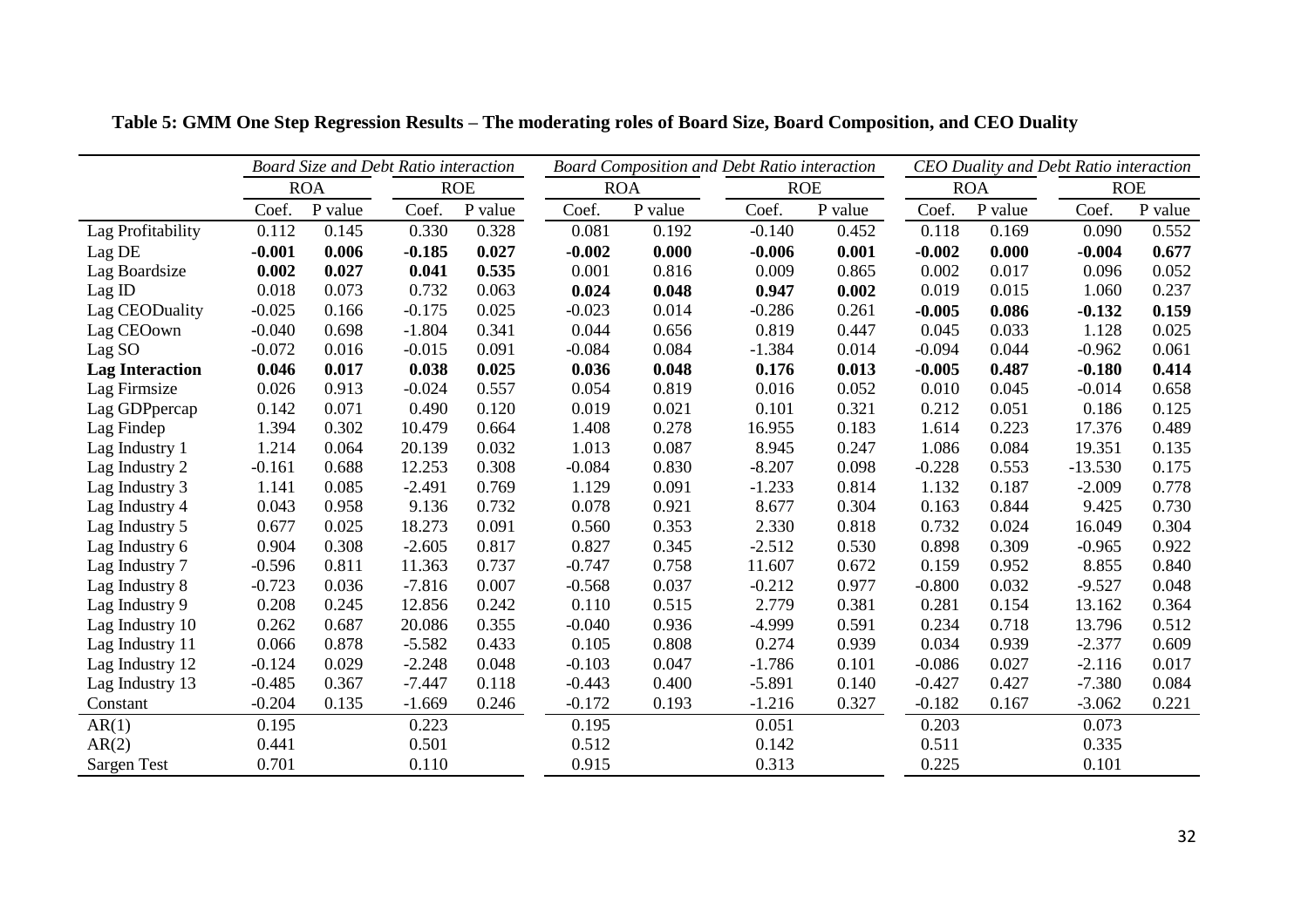|                        |          |            | CEO Ownership and Debt Ratio interaction |         | State Ownership and Debt Ratio interaction |            |            |         |  |  |
|------------------------|----------|------------|------------------------------------------|---------|--------------------------------------------|------------|------------|---------|--|--|
|                        |          | <b>ROA</b> | <b>ROE</b>                               |         |                                            | <b>ROA</b> | <b>ROE</b> |         |  |  |
|                        | Coef.    | P value    | Coef.                                    | P value | Coef.                                      | P value    | Coef.      | P value |  |  |
| Lag Profitability      | 0.107    | 0.155      | 0.061                                    | 0.669   | 0.108                                      | 0.148      | 0.438      | 0.413   |  |  |
| Lag DE                 | $-0.004$ | 0.062      | $-0.038$                                 | 0.039   | $-0.002$                                   | 0.000      | $-0.043$   | 0.426   |  |  |
| Lag Boardsize          | 0.001    | 0.015      | 0.087                                    | 0.023   | 0.002                                      | 0.005      | 0.030      | 0.081   |  |  |
| Lag ID                 | 0.040    | 0.006      | 1.025                                    | 0.097   | 0.009                                      | 0.080      | 0.431      | 0.053   |  |  |
| Lag CEODuality         | $-0.027$ | 0.126      | $-0.094$                                 | 0.086   | $-0.022$                                   | 0.217      | $-0.098$   | 0.717   |  |  |
| Lag CEOown             | 0.099    | 0.025      | 0.043                                    | 0.981   | 0.030                                      | 0.044      | 1.572      | 0.325   |  |  |
| Lag SO                 | $-0.090$ | 0.082      | $-0.948$                                 | 0.040   | $-0.073$                                   | 0.128      | $-0.160$   | 0.030   |  |  |
| <b>Lag Interaction</b> | 0.503    | 0.314      | 0.978                                    | 0.182   | 0.002                                      | 0.031      | 0.376      | 0.026   |  |  |
| Lag Firmsize           | 0.063    | 0.082      | 0.022                                    | 0.058   | 0.000                                      | 0.729      | 0.000      | 0.923   |  |  |
| Lag GDPpercap          | 0.194    | 0.059      | 0.277                                    | 0.153   | 0.012                                      | 0.434      | 0.090      | 0.734   |  |  |
| Lag Findep             | 1.426    | 0.296      | 16.474                                   | 0.542   | 1.502                                      | 0.257      | 14.274     | 0.545   |  |  |
| Lag Industry 1         | 1.190    | 0.062      | 20.968                                   | 0.104   | 1.086                                      | 0.083      | 14.457     | 0.269   |  |  |
| Lag Industry 2         | $-0.171$ | 0.669      | $-13.600$                                | 0.209   | $-0.179$                                   | 0.654      | $-12.671$  | 0.205   |  |  |
| Lag Industry 3         | 1.141    | 0.192      | $-0.884$                                 | 0.899   | 1.180                                      | 0.166      | $-1.592$   | 0.828   |  |  |
| Lag Industry 4         | 0.087    | 0.918      | 9.300                                    | 0.738   | 0.155                                      | 0.852      | 17.286     | 0.558   |  |  |
| Lag Industry 5         | 0.655    | 0.280      | 15.089                                   | 0.340   | 0.669                                      | 0.268      | 15.053     | 0.178   |  |  |
| Lag Industry 6         | 0.843    | 0.043      | $-1.943$                                 | 0.847   | 0.822                                      | 0.030      | $-6.567$   | 0.521   |  |  |
| Lag Industry 7         | $-0.474$ | 0.854      | 9.612                                    | 0.847   | $-0.098$                                   | 0.969      | 15.496     | 0.748   |  |  |
| Lag Industry 8         | $-0.702$ | 0.041      | $-8.843$                                 | 0.045   | $-0.669$                                   | 0.048      | $-2.641$   | 0.095   |  |  |
| Lag Industry 9         | 0.248    | 0.215      | 12.937                                   | 0.385   | 0.188                                      | 0.308      | 10.679     | 0.309   |  |  |
| Lag Industry 10        | 0.259    | 0.678      | 14.356                                   | 0.498   | 0.171                                      | 0.759      | 12.002     | 0.501   |  |  |
| Lag Industry 11        | 0.100    | 0.818      | $-2.094$                                 | 0.642   | 0.023                                      | 0.958      | $-6.343$   | 0.385   |  |  |
| Lag Industry 12        | $-0.101$ | 0.056      | $-2.149$                                 | 0.002   | $-0.114$                                   | 0.098      | $-2.181$   | 0.006   |  |  |
| Lag Industry 13        | $-0.429$ | 0.420      | $-7.516$                                 | 0.076   | $-0.451$                                   | 0.397      | $-6.827$   | 0.020   |  |  |
| Constant               | $-0.239$ | 0.078      | $-2.912$                                 | 0.187   | $-0.152$                                   | 0.265      | $-0.454$   | 0.803   |  |  |
| AR(1)                  | 0.197    |            | 0.099                                    |         | 0.197                                      |            | 0.105      |         |  |  |
| AR(2)                  | 0.267    |            | 0.184                                    |         | 0.324                                      |            | 0.229      |         |  |  |
| Sargen Test            | 0.760    |            | 0.057                                    |         | 0.810                                      |            | 0.130      |         |  |  |

**Table 6: GMM One Step Regression Results – The moderating roles of CEO Ownership and State Ownership**